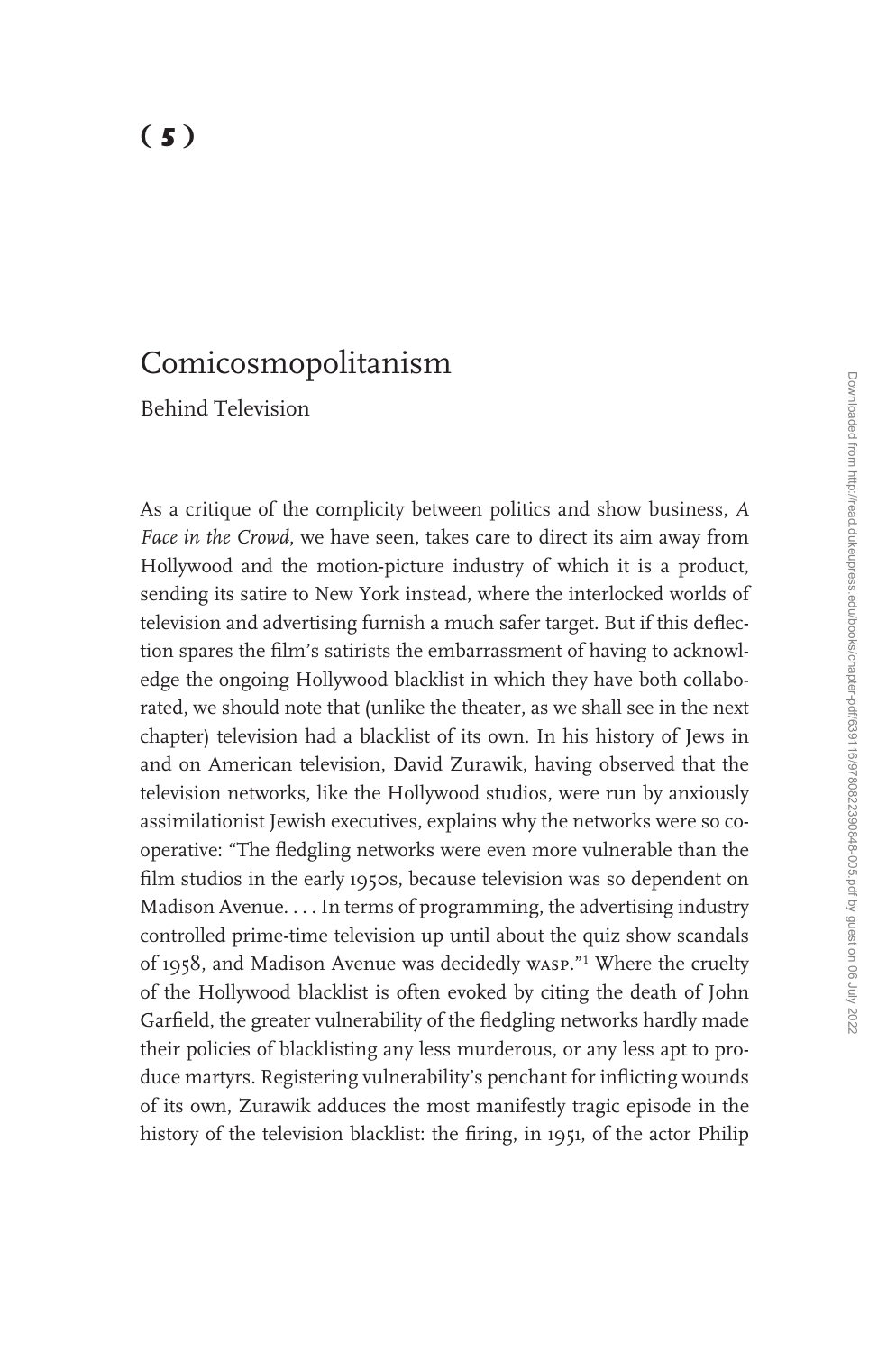Loeb, co-star of the situation comedy *The Goldbergs*; followed by the cancellation of the show; followed in turn by Loeb's suicide in 1955.

Much of the value of Zurawik's account, however, consists in his demonstration of how the brutality of blacklisting extends both structurally, beyond specific practices of firing and nonhiring into a more or less conscious and systemic de-Judaizing of television content, and temporally, beyond the quiz show scandals of the late fifties into the seventies—in fact, into the nineties, where even the supposed mainstream triumph of uncloseted Jewishness in the blockbuster sitcom *Seinfeld* offers evidence of persistent Jewish self-censorship in the shadow of a normatively Christian and presumptively anti-Jewish mass audience of "American viewers." Some writers, directors, and actors who had been blacklisted could work openly in television once again after, say, 1962; but the medium to which they were returning, Zurawik suggests, remained, and remains, sufficiently traumatized by the blacklist to keep acting as if it were still in force: to keep imposing it on itself, at the level of content if not at the level of personnel. And so it *is* in force, its genius consisting in having implanted itself so firmly in the mass media it had terrorized that, appearing finally to have been "broken" in the early sixties, it could pretend to put itself out of business. This chapter later looks at the work of blacklist survivors; but let us note now that, long past reports of its demise, the blacklist itself survives, all the more robustly for being presumed dead.

Like American movies, American television proves the truth of the claim—not always a malevolent one—that Jews play a dominant role in running the mass media. But perhaps even more than American movies, American television constitutes the paradox of a Jewishly dominated mass medium *without Jews*—or, to put it more cautiously, in which Jewishness, if not kept entirely out of sight, must show its face as little, or as guardedly, as possible, for fear of alienating the non-Jewish majority, whose image, in the collective unconscious of network executives, probably still resembles that of the adoring audience of Lonesome Rhodes in *A Face in the Crowd*. Blacklisting in American television, Zurawik suggests, is never just about anti-Communism, or even primarily about anti-Communism, though of course anti-Communism provides it with its alibi, as it does in the film industry as well. In what might pass for a slip, Zurawik writes, "When the House Un-American Activities Com-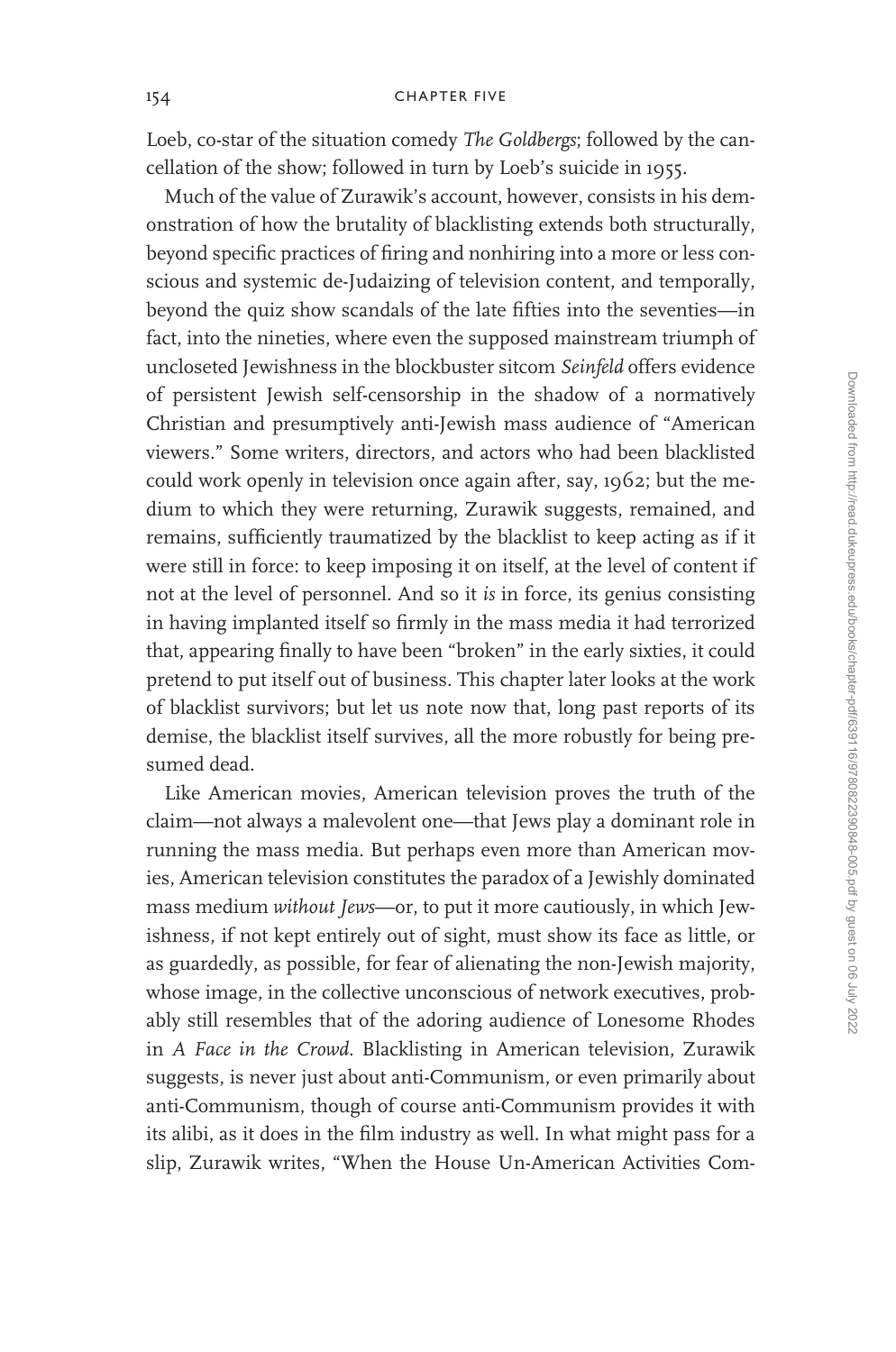mittee (huac) first started formally looking for Jews in the motion picture industry . . ."<sup>2</sup> "Formally," or at any rate officially, huac was looking for Communists, not for Jews. In previous chapters, I have argued, however, that the hunt for "Communists" legitimated a much broader and murkier pursuit: indeed, a pursuit of "Jews," insofar as that term stands for those entertainers and intellectuals, those Jewish, or (like Charlie Chaplin) Jewishly associated, jokers and smart alecks, whose mimetic tendencies put them dangerously at odds with the dominant national seriousness. Despite having been named in the television blacklist's bible, *Red Channels: The Report of Communist Influence in Radio and Television*, Philip Loeb denied that he had ever been a Communist; it was enough, however, that, as a liberal member of Popular Front organizations, he could be characterized as politically "controversial," thus giving the network and the sponsor an excuse for firing him. Meanwhile, those "controversial" politics just happened to coincide with an overt Jewishness a holdover from radio, *The Goldbergs* featured recognizably Jewish actors playing explicitly Jewish characters—whose distinctive tone was comic, and whose distinctive accent belonged to that least American of American cities: its eccentric and exotic cultural capital, namely, New York.<sup>3</sup>

Loeb was fired, in short, for what I have called comicosmopolitanism, not for the Commiecosmopolitanism—the participation in a putative international Communist conspiracy—of which *Red Channels* accused him, and for which a nervous NBC dismissed him, after picking up *The* Goldbergs from an even more sycophantic cBs. Zurawik speculates as to the latter network's motives for dropping the show:

Though not reported until May [1951], the decisions by General Foods and [cbs head William] Paley to cancel [*The Goldbergs*] had actually been made in early April, shortly after the conviction on March 29, 1951, of Ethel and Julius Rosenberg as spies for the Soviet Union. Their three-week trial in New York and subsequent death sentences made daily headlines across the country. To the best of my knowledge, the connection between the conviction of the Rosenbergs and the cancellation of *The Goldbergs* has never been made, but the timing is such that one cannot help but wonder if the official branding of the Rosenbergs as spies at the height of the Cold War didn't have a direct impact on what happened to *The Goldbergs*. Both were, after all, young Jewish families with two children. Would gentile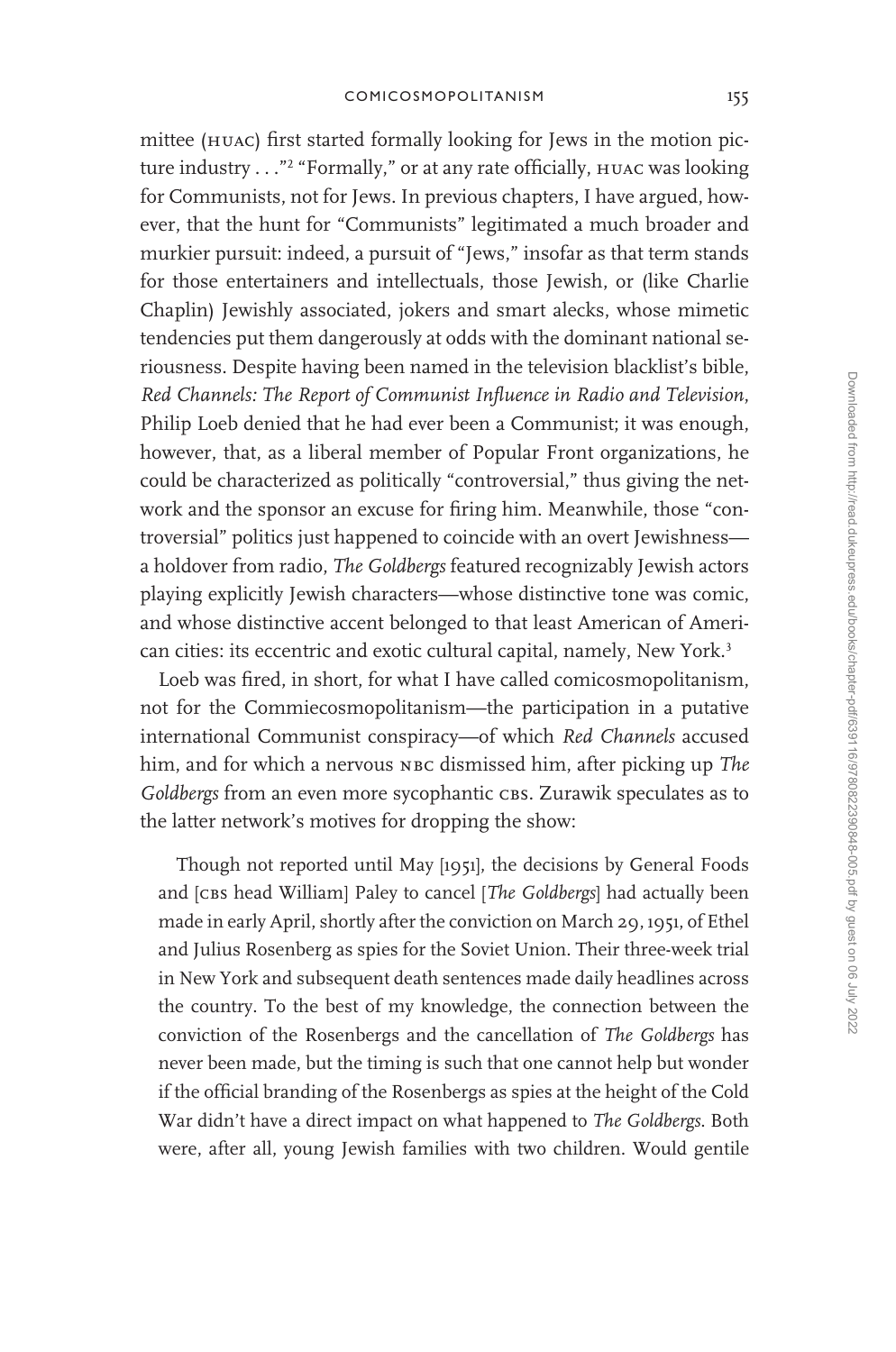viewers think of the Rosenbergs when they saw *The Goldbergs* on their television screens?<sup>4</sup>

Zurawik is right to notice a "connection between the conviction of the Rosenbergs and the cancellation of *The Goldbergs*." But where he construes the former as the cause of the latter, I want to propose instead that *The Goldbergs* gave rise to *The Rosenbergs*, as a thesis provokes its antithesis: that the sitcom produced its own negation in the form of the sensational, long-running show constituted not just by the Rosenbergs' three-week trial, but by the whole process culminating in their executions two years later. For the point of that show was to replace Jewish situation comedy with Jewish situation tragedy: to substitute tragic Jews for comic Jews, or, rather, to turn comic Jews *into* tragic Jews. After *The Goldbergs*, Jews could still be seen on television, but they had to be seen *as chastened*—as symbols of laughter reduced to tears. "Phil is not a symbol for us," write Loeb's friends Kate Mostel and (fellow actor and blacklistee) Madeline Gilford. "We remember him as one of the funniest, dearest men we ever knew, our true and funny friend. To this day we find ourselves constantly telling Phil Loeb stories."<sup>5</sup> Fired and, in effect, executed too, Philip Loeb had to be tragicized, like the Rosenbergs—he had to be, as the French might say, *suicidé*—less because gentile viewers might have seen him and his fellow cast members as Soviet spies than because he represented something even more threatening to national discipline than Communist subversion: the exemption from that discipline enjoyed by the comic actor descended from a tribe of shapeshifting wanderers, and practicing his art in the geographically extreme, polyglot show-business cosmopolis.

Loeb's tragic fate, then, is not the consequence of the Rosenbergs' conviction; rather, their conviction, or the *spectacle* of their conviction and its protracted denouement, stands as the logical fulfillment, the telos, of the larger cultural process that his tragicization exemplifies: a process, begun as early as the first huac hearings in 1947, of transforming the intolerably undisciplined, enviably un-American, in a word, comicosmopolitan, Jew into an object of pity and terror, not to say contempt. The Red Scare, as I have suggested more than once, was something of a red herring; by the same token, the blackmailing insinuation that the television networks functioned as "red channels" mainly afforded a plausible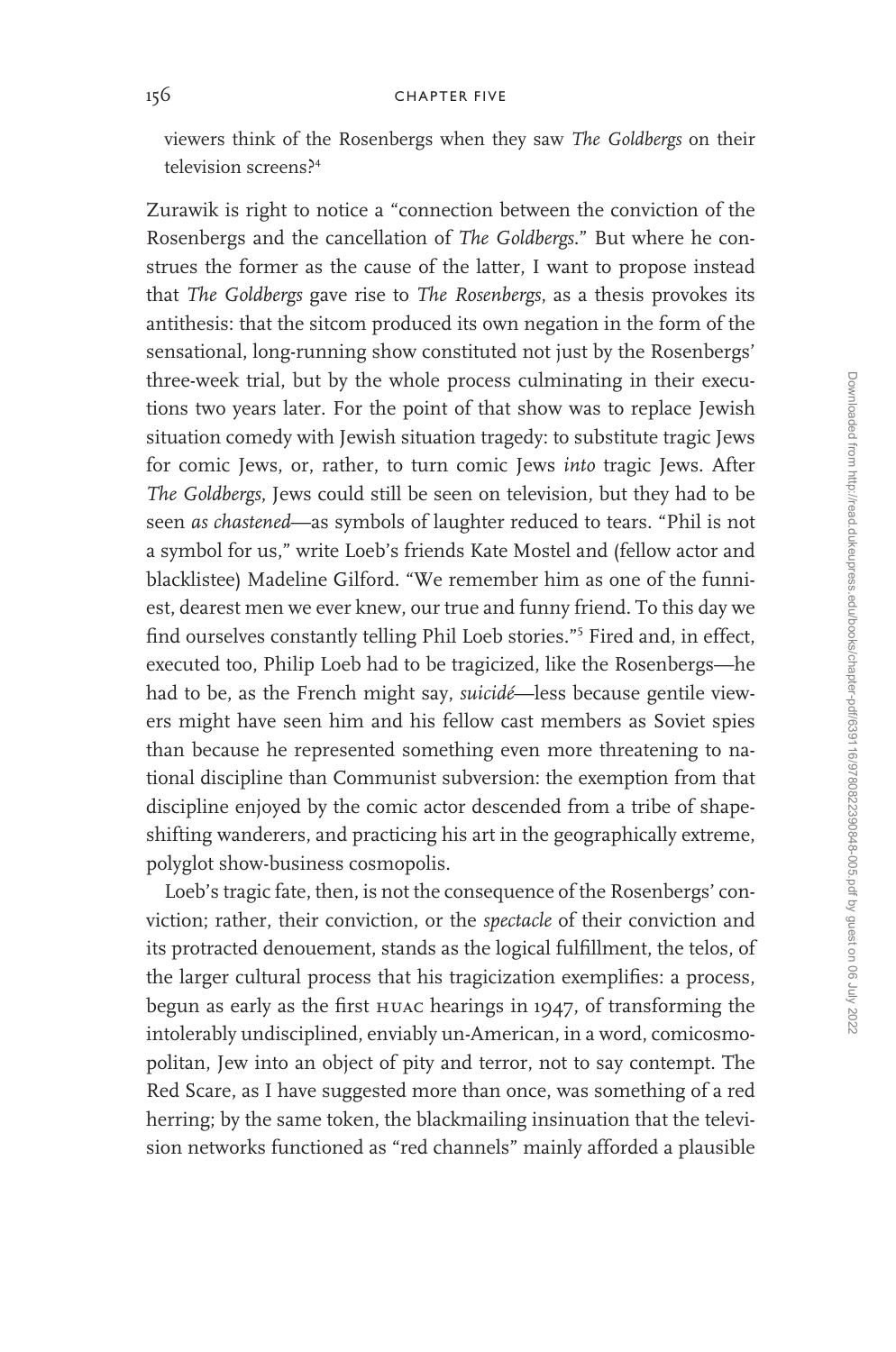pretext for a campaign of *ressentiment* designed to punish those public figures perceived as having it too easy. Here, as quoted in Thomas Doherty's study of television and the Cold War, is Jack O'Brian, television critic at the *New York Journal-American*, gleefully revealing Loeb's listing in *Red Channels* as "the real reason *The Goldbergs* disappeared from the Columbia Broadcasting System after a long and luxurious hiatus in that network's pink-tinged boudoir": "The Columbia Broadcasting System may deny it," O'Brian continued, "but won't most of the flagrant *Red Channels* nominees find it necessary to earn their crackers and caviar on other networks next fall?"<sup>6</sup> The authors of *Red Channels* themselves—three enterprising former FBI agents, now operating a patriotic "protection" racket—refer to "the great prestige and crowd-gathering power that derives from having glamorous personalities of radio and tv as sponsors of Communist fronts and as performers or speakers at front meetings and rallies (which incidentally adds to the performers' prestige)." For all their animus against "Communism," these bloodhounds almost risk losing its scent, so distracted are they by the more intoxicating stench of "prestige," "glamour," and "power" that fills the air like the flagrant fragrance of caviar in some luxurious, pink-tinged boudoir.<sup>7</sup> From the perspective of the Red-hunters, "Communism," ominously and relentlessly advertised as a clear and present danger to American democracy, was nothing so much as a happy accident: the lesser charge on which they could nonetheless convict the perpetrators of far more serious—which is to say, far more comic—crimes.

Even after *The Goldbergs* was purged of Philip Loeb, the show's fortunes declined rapidly: having fallen from CBS to NBC, it would pass from the low-rent DuMont network to the *bas-fonds* of syndication, where it would die in 1956. Its demise is often related to a larger demographic shift that students of American television observe in the early years of the medium. Thomas Doherty writes:

Like Milton Berle, whose vaudeville antics on *Texaco Star Theater* made him television's first superstar when a New York City minority owned a majority of television sets, *The Goldbergs* was destined to be ethnically anomalous as television spread across America. "There is some hinterland TV trade and audience opinion that there's too much borscht tinting TV comedians," cautioned *Variety*'s veteran reporter Abel Green in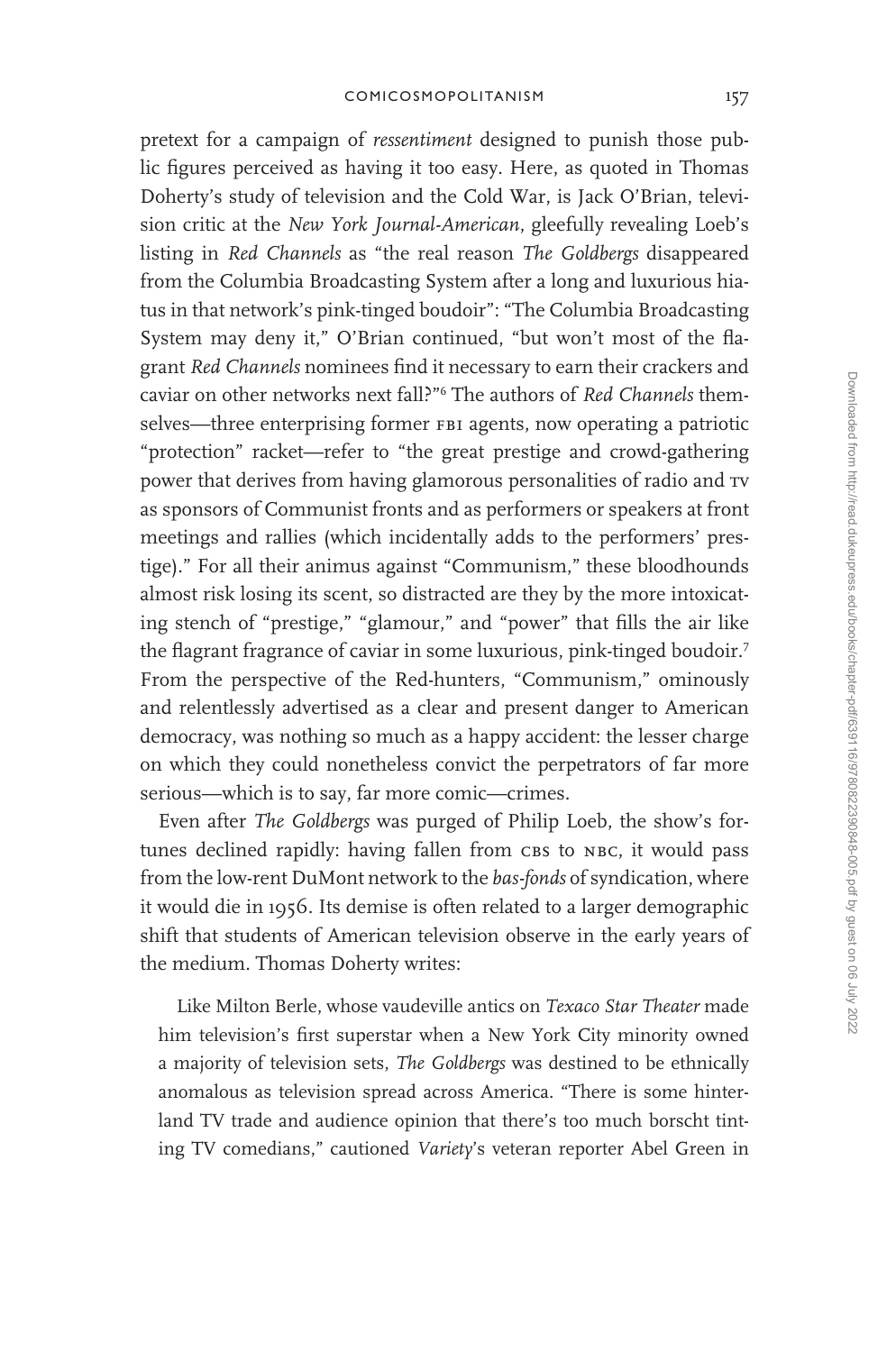1951. "The Catskill Mt. resort-trained comics are coming into their own in vaudeo, and while the New York metropolitan area has almost 50% of the 10,000,000 tv sets in U.S. homes today, there is still a sizable audience away from a melting pot metropolis like Gotham." The future of television lay out in the heartland, away from the Judeo-centric regions of the greater New York area. Warning against what he called "Lindy's patois," "dialectic boobytraps," and "nitery asides," Green argued that the wisecracks exchanged at Jewish delicatessens like Lindy's in New York "don't belong on  $TV.^{"8}$ 

If less luxurious than caviar, borscht of course resembles it in signifying "Russia." But while "Russia" in turn signifies "Communism," what makes early television comedy's borscht tint a taint, for Green, is that this pink tinge betrays more than just an infusion of Red ideology. That ideology may provide the most convenient reason for "warning against" the stain of borscht, but *Variety*'s veteran reporter reads hinterland tastes, or distastes, as spreading well beyond mere ideological aversion, to constitute a whole system of aesthetic and erotic phobias, rooted in a racial hatred that can never be identified (much less condemned) as such, only connoted through its supposed bêtes noires, including, but by no means limited to, such elements self-evidently in need of ethnic cleansing as "Lindy's patois," "dialectic boobytraps," and "nitery asides." It is not just the red herring, in short, but the whole delicatessen that gives the heartland heartburn. Small wonder if the finicky *Volk* spits such unwholesome fare back into the "melting pot metropolis" from which, at the beginning of the 1950s, before television production more or less moves to California, most TV dinners are being served. The patois, the booby traps, and the asides, after all, are ingredients of the piquant, Jewishtasting linguistic soup that is comicosmopolitanism.

William Paley and his counterparts at the other networks probably did not require Abel Green's transparently encoded warnings to make the change toward blander fare, effecting a profound and constitutive split between the site and the agents of television production, on the one hand, and the content and the imagined audience of television production, on the other. A Jewish-controlled medium that put Jews in the closet, early television thereby became a technology for putting New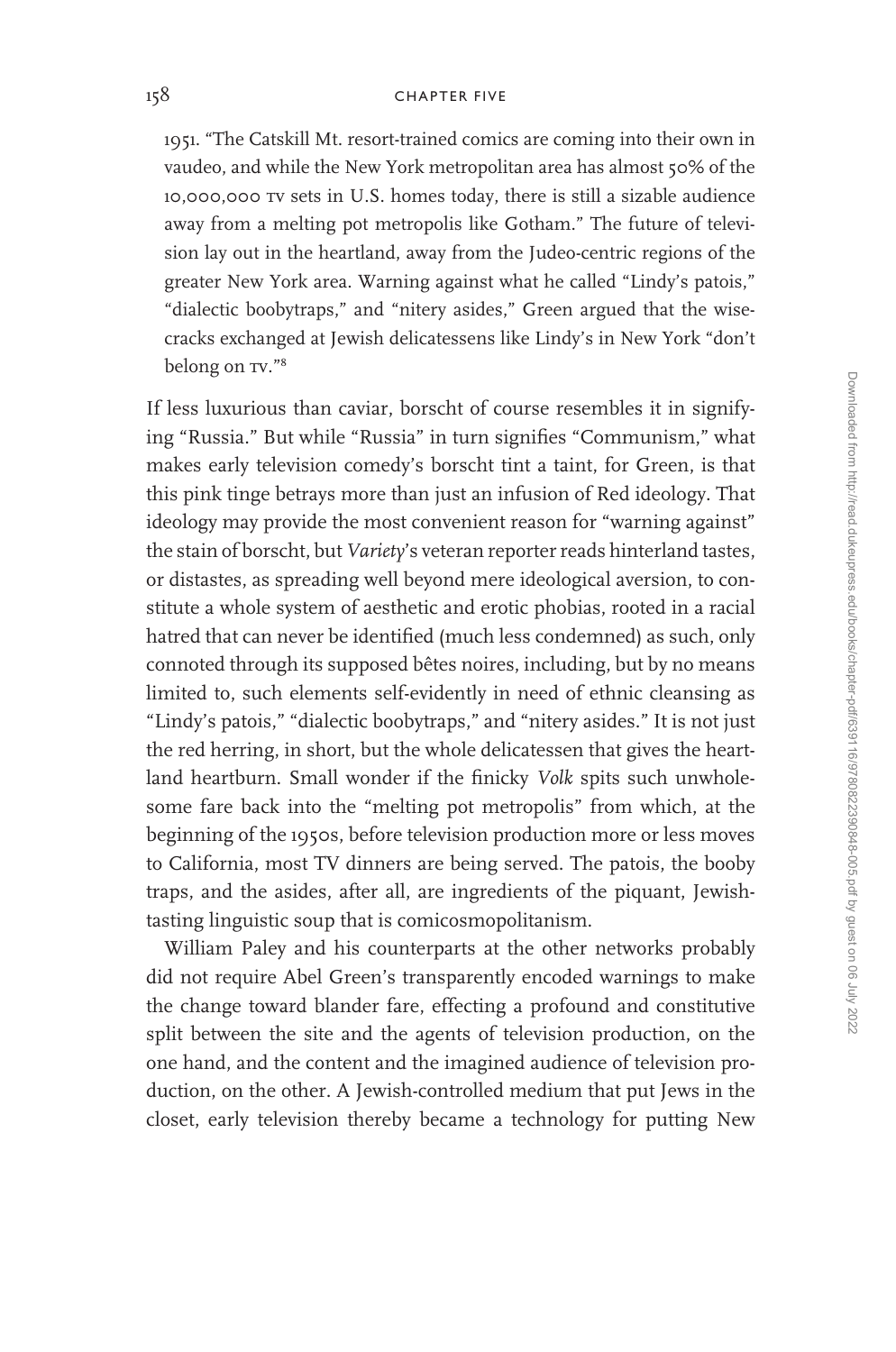York City in the closet as well. The Jews who ran television were not slow to join the Jews who ran movies in enforcing the first rule of mass entertainment: never offend the palates of the dreaded (and yet revered) American Cossacks "out in the heartland." Indeed, given "Gotham" 's image as an even more Jewish (and even less American) city than Hollywood—as what the less genteel among the anti-Semites still call "Jew York City"—the Jews of television had an even greater incentive for enforcing that rule. (George Clooney's film, *Good Night, and Good Luck*, about Edward R. Murrow's confrontation with Joseph McCarthy, gets everything about the period right, from the haircuts to the coffee tables to the cigarettes—everything, that is, except the thick haze of New York-Jewish anxiety about "the American people" suffusing the world of network news, and determining its every calculation, now as well as then.)<sup>9</sup> With that rule firmly in mind, the big-city caterers in charge of network programming frantically revised their menus to minimize not just the local flavors of "Russia," which is to say, of that part of Jewish "Russia" transplanted to the New York metropolitan area, but everything disgustingly *heterogeneous and unlocalizable* that this Jewish particularity seems to carry with itself.

For if Jews, prestigious pariahs, have often been associated with cosmopolitanism tout court—the institution of the blacklist and the founding of the state of Israel, roughly contemporaneous events, having gone a long way toward weakening that association—comicosmopolitanism represents Jewishness as *diffusion*. Even more stereotypically Jewish by virtue of the *comic* embedded within it, comicosmopolitanism at the same time works against stereotypicality's hardness and boundedness. While the comicosmopolitanism of early television has a pronounced regional and ethnic marking—its authors and performers are mostly New York Jews not far removed from Eastern Europe—what makes it comicosmopolitanism, after all, is that it exceeds this marking. Lindy's patois, dialectic booby traps, and nitery asides all figure in the distinctive showbiz vernacular of the Judeo-centric metropolis. Yet, taken together, they are not merely metropolitan but cosmopolitan as well, since, as a repertoire of codes, they represent the multiple fluencies—the conversancy with a variety of jargons and idioms and argots—that make up so much of the texture, and indeed so much of the pleasure, of everyday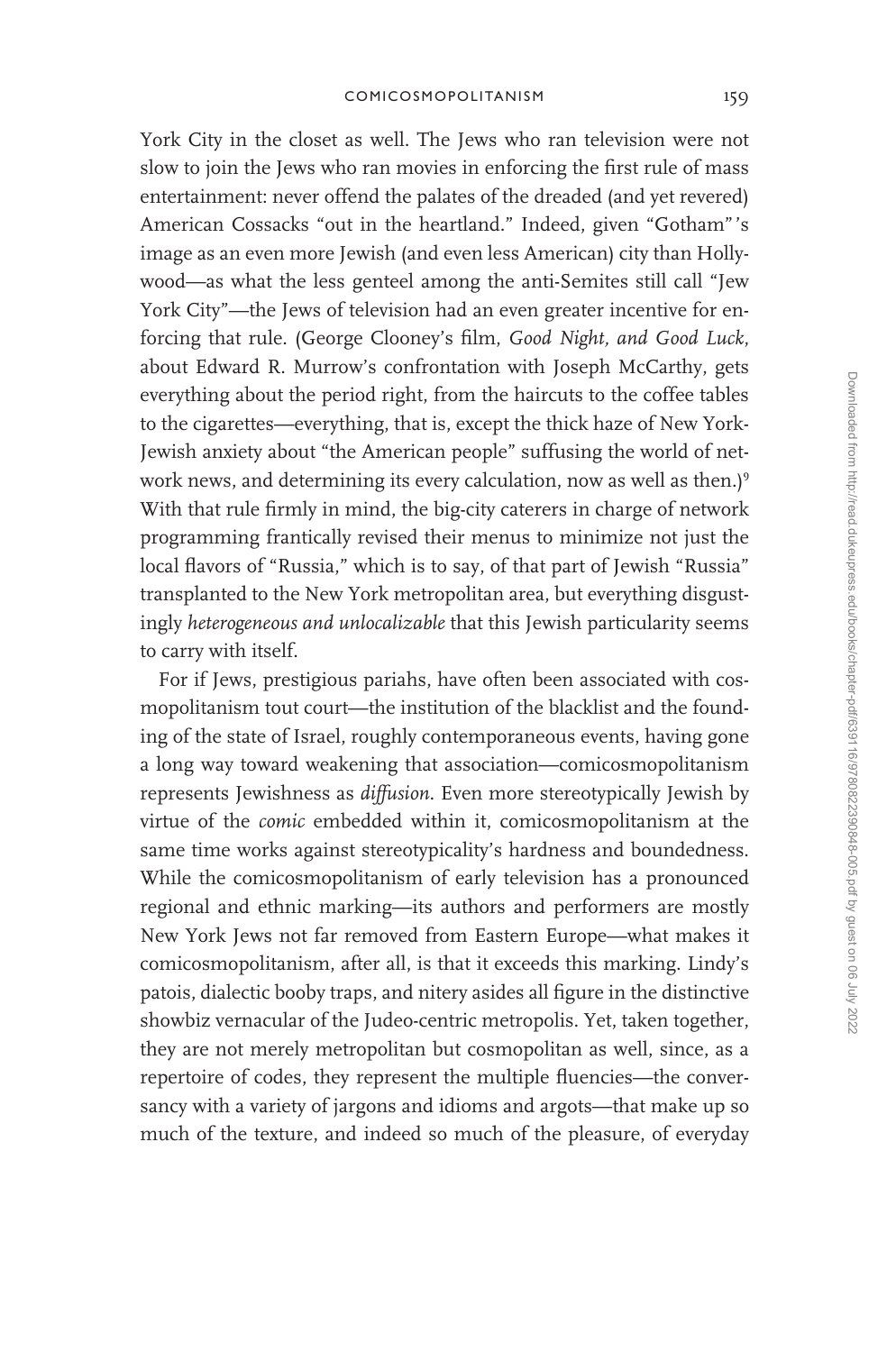life in the modern urban landscape: a space characterized, to be sure, by fiercely "protected" turfs and by all sorts of invidious stratification, but also by displacement and circulation, and by a promiscuous crossing and recrossing of boundaries. Even among themselves, the patois, the booby traps, and the asides display a notable heterogeneity: the wisecracking lingo of the delicatessen is not the same as the comic mother lode of immigrant malapropisms, which in turn is not the same as the racy *bavardage* of nightclubland. Nor, for all their appearance of perilously inbred tribalism, do the "native speakers" of these three discourses constitute a monolithic category. The reporter for *Variety* obviously knows what he is doing when he refers to Lindy's, dialect, the Catskills, and borscht: himself deploying a patois or two—in this case, the baroque, know-it-all patter of *Variety*-speak, plus the telegraphy with which showbiz Jews signal danger to other showbiz Jews—he says "Jewish," of course, without saying "Jewish." But the Jews of Lindy's, the Jews of dialectic booby traps—epitomized by *The Goldbergs*' matriarch, Gertrude Berg's Molly—and the Jews of The Stork Club do not form one economically or culturally homogeneous clientele: to move among these three speech communities would already be to perform in miniature a comicosmopolitan trajectory, consisting of many minute negotiations, transfers, and translations, the deft maneuvers of that now nearly extinct human type, the inventive city-dweller who, without actually having to work in show business, is necessarily, and luxuriously, a mimetic virtuoso, and who, in the course of a day, travels in much wider and more numerous overlapping circles than those described by this very limited sample.<sup>10</sup>

No wonder the firing of Philip Loeb was not enough to save *The Goldbergs*: the politically "controversial" co-star was gone, but the comicosmopolitan irritant remained, in the unlikely person of the show's star herself, playing that apparently anticosmopolitan Jewish stereotype, the Jewish mother—whose dialectic booby traps ("I don't like your latitude one bit, young lady"; "It's late, Jake, and time to expire"; "Patience is a vulture"11), although easy to laugh off as "charming" signs of the unlettered ethnic's verbal ineptitude, at the same time register a less selfcongratulatory laughter within language itself, whereby fractured English reveals standard English as already fractured, as already inhabited by its erring, Yiddishizing self-parody. It is as though, thanks to Gertrude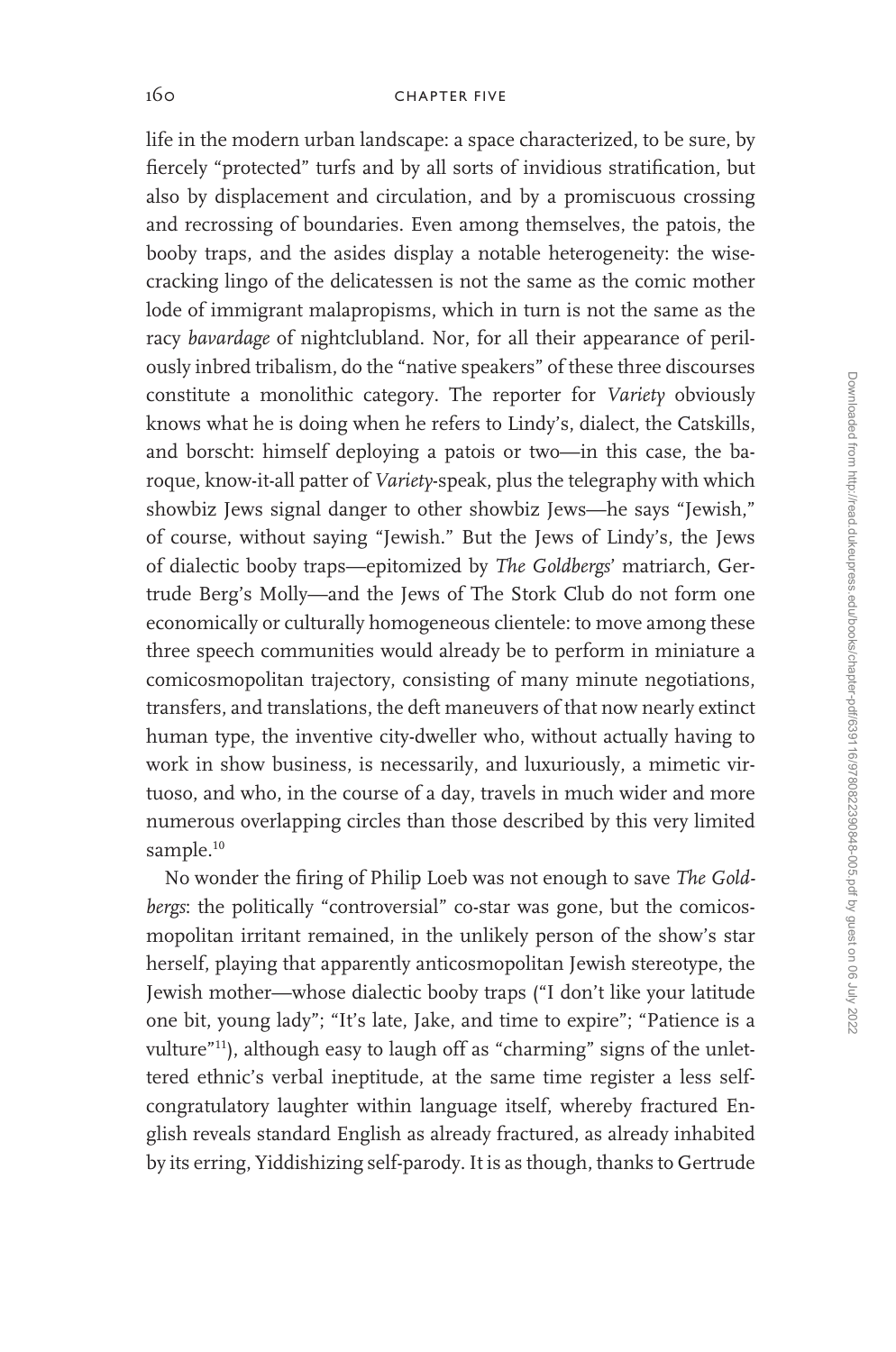Berg's "Mollypropisms," the English language cracked up on discovering its own internal cracks. Inside these dialectic booby traps, a dialectic—a comicosmopolitan process of linguistic deterritorialization—may indeed be at play. Continuing the tradition of the dialect comedians favored by Karl Kraus and evoked by Adorno as avatars of mimesis, Berg practices a cosmopolitanism whose primitiveness—whose lack of cosmopolitanism's usual signs—in fact consists in the deconstructive tour de force of returning language to its gestural prehistory. Precisely because this comicosmopolitanism seems disarmingly naïve, rather than imposingly urbane, and precisely because it operates at the "innocent" level of the signifier, rather than at the "controversial" level of what passes for politics, it is difficult to locate and thus to uproot. In a case like that of *The Goldbergs*, therefore, drastic measures were called for: the excision of the "controversial" Loeb having failed to make the show palatable to the heartland, nothing short of cancellation would do.

And yet, as television programming underwent a general de-Judaizing and de-citifying—a conspicuous suburbanization and rustication both of its locales and of its general ethos, in accordance with the shifting demographics of the audience—neither Jews nor New York City simply disappeared from the picture. I am not referring merely to the survival of a certain New York–Jewish "sensibility" despite and within the apparently de-urbanized landscape, or to the fact that that landscape is itself the product of a certain New York–Jewish fantasy of "America." In the age of Lonesome Rhodes—and of all of his clones, ready to replace him just as quickly as he falls—certain televisual *images* of the comicosmopolis are still disseminated. The most iconic television show of the 1950s, *I Love Lucy*, has no central Jewish characters or performers, but its leading man is a Cuban American bandleader who owns and performs in a New York "nitery." A greater challenge to the thesis of an early-fifties war on comicosmopolitanism would seem to be constituted, moreover, by the most celebrated comedy-variety show of the period, *Your Show of Shows* (which mutated into *Caesar's Hour*), performed and taped not in the pseudo–New York of *I Love Lucy* and of almost all subsequent sitcoms set in New York (including *Seinfeld*) but in New York itself. Featuring a largely Jewish cast (Sid Caesar, Carl Reiner, Howard Morris), written by a mostly Jewish staff (Reiner, Mel Tolkin, Mel Brooks, Lucille Kallen, and, for *Caesar's Hour*, Neil Simon, Larry Gelbart, and Woody Allen),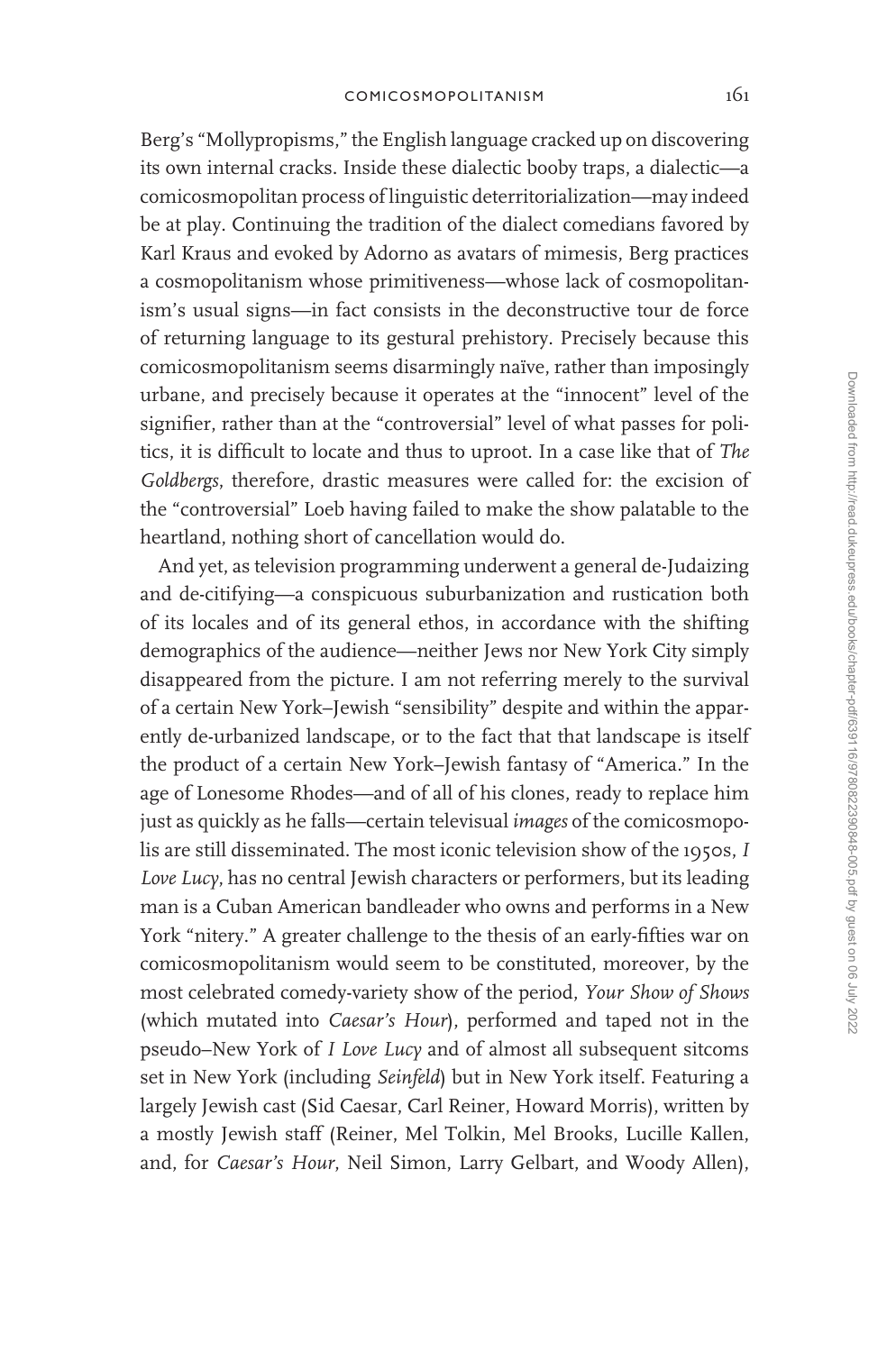and expressing, however inexplicitly, a brashly literate New York–Jewish sensibility, *Your Show of Shows* would seem to bespeak comicosmopolitanism's triumph in Cold War television, not its collapse.<sup>12</sup>

Two points must be made regarding this apparent triumph, however. The first is that, even during the show's heyday, its comicosmopolitanism kept it under suspicion, if not under attack. The show's star, Sid Caesar, claims that he himself attracted the attention of McCarthy and other witch-hunters: "They had actually come after Lucille Ball and me, but they couldn't find anything on either of us."<sup>13</sup> HUAC did actually find something on Ball, if not on Caesar. But the committee's failure to "find anything" in any given case should not be surprising, since the aim of the blacklisters was not necessarily to convict: indeed, harassment and intimidation, more sadistically open-ended and suspensive than mere conviction, in many ways better served the needs of state-sponsored terror. The failure to find incriminating evidence is equally unsurprising, moreover, because the blacklist, as we have seen, was less about punishing political subversives than about pursuing—that is, persecuting—cultural enemies, whose "guilt" could never be proven, only repeatedly alleged, or, more menacingly yet, obscurely intimated. In any case, although *Your Show of Shows* and *Caesar's Hour* lasted longer than other borscht-tinted television entertainments of the 1950s, Caesar and company ultimately fell afoul of the same hinterland taste that rejected *The Goldbergs* and Milton Berle. Of the cancellation of his second show, Caesar, echoing such media historians as Doherty, observes: "as the television audience was expanding outside of the big cities, audience tastes were changing and attention spans were shrinking. They didn't understand the foreign movies we were parodying. We were writing high-class comedy and were not willing to dumb it down."<sup>14</sup>

But the second, more important point about this apparent triumph of comicosmopolitanism amid rumors of its death is that a certain comicosmopolitanism was in fact permitted to survive, even to flourish for a while, so that it could be made an example of. Like many wars, the war on comicosmopolitanism does not always seek merely to eliminate its object: just as terror is sometimes happier dangling its victim indefinitely than nailing it with a conviction, so might the taste police prefer a prolonged and exquisitely public disciplining of the offender to a simple extermination. Instead of being destroyed, that is, the comicosmopolis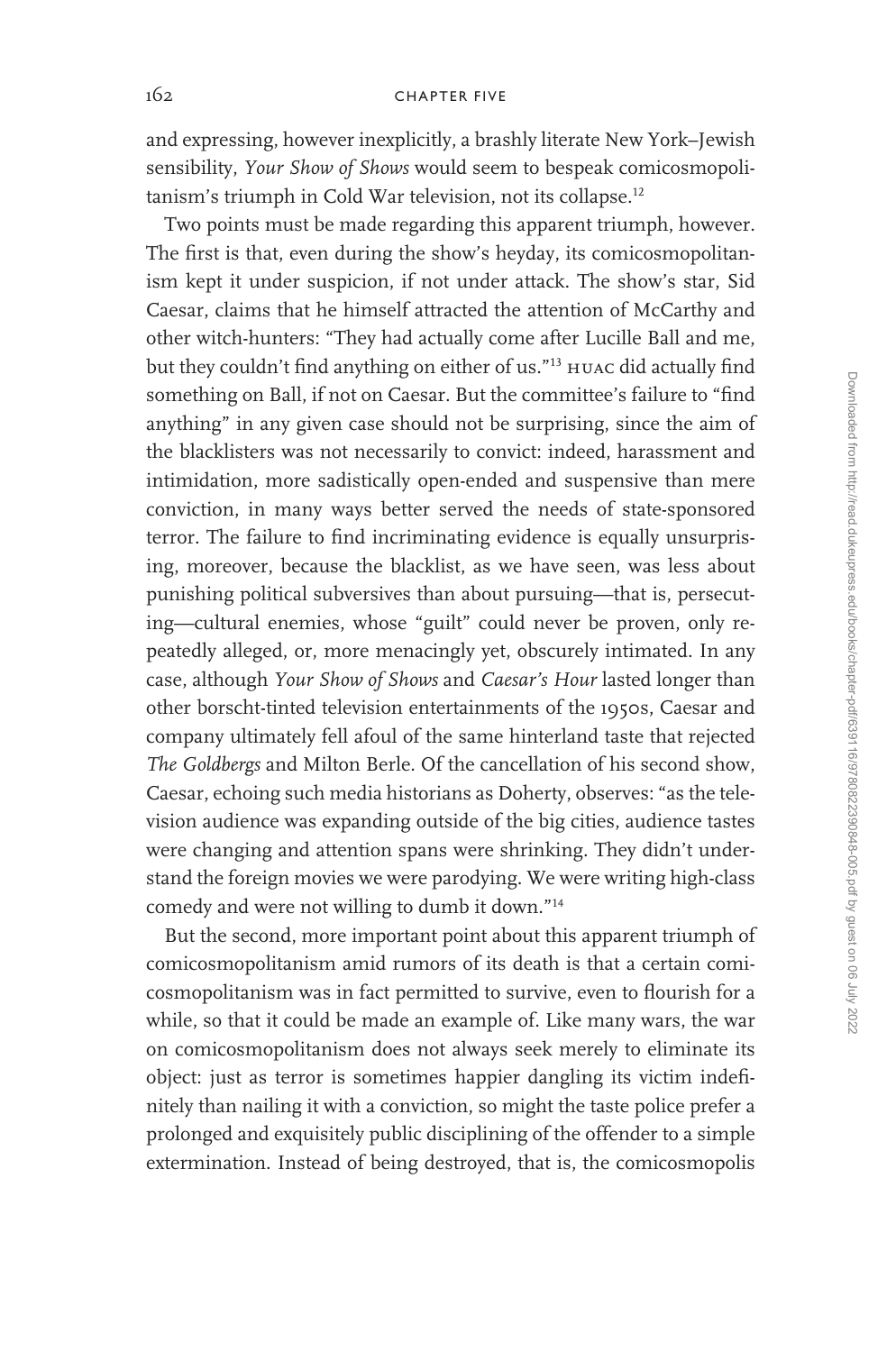can be colonized, as Paul Buhle and Dave Wagner suggest when they remark that the "attempt to suppress the social possibilities in the new medium of television was also meant in part to show that even New York, if only under extreme duress, could be as 'normal' and as 'American' as Indiana—or at least New Jersey. And if New York could be forced into line, so could the rest of the country."<sup>15</sup> As we have seen, one way to treat a comic Jew was to turn him into a tragic Jew; but a subtler variation on this technique was to make comicosmopolitanism periodically banalize itself, in the name of nationalist conformism. Along with Gertrude Berg's Mollypropisms, Caesar's famous double-talk—his macaronic, Yiddish-sprinkled simulations of French, German, Italian, Japanese—represents the comicosmopolitanism of early television at its most prodigious: more recognizably "high-class" than Berg's signature practice of televisual *littérature mineure*, especially when, as was frequently the case, it accompanied the parodies of foreign films and operas in which *Your Show of Shows* and *Caesar's Hour* specialized, double-talk here defied the xenophobic monolingualism and monoculturalism of the new Cold War dispensation. All the better, then, for America to see this comicosmopolitanism "forced into line," as when, for instance, Carl Reiner, introducing a sketch about a Russian talent show, with Caesar as double-talking, balalaika-strumming host named Arthur Gorki (the Russian Arthur Godfrey), is made to sneer: "The Russians claim to have invented everything."<sup>16</sup> A comicosmopolitanism compelled to interrupt its cheeky Joycean boundary-crossings to mouth the ideological pieties of the day demonstrates for the entire nation the inescapability of the American consensus: if even the jokers and smart alecks in New York can condemn the imperialist arrogance of "the Russians," there are no limits to the normalizing power of "America." New York, for all its xenophilia, and indeed for all its own apparent status as a "foreign movie" in relation to the vast hinterland that passes for the real America, turns out to be merely an extension of that blandscape, whose anticosmopolitan language—call it single-talk, the talk of the single-tongued "American people"—forms the remote but ever-present horizon keeping the court jesters in line.

In other words, as television comedy comes to be dominated, at the end of the 1950s and the beginning of the 1960s, by wise small-town sheriffs to whom no one "gets wise"—far from dying, Andy Griffith's Lonesome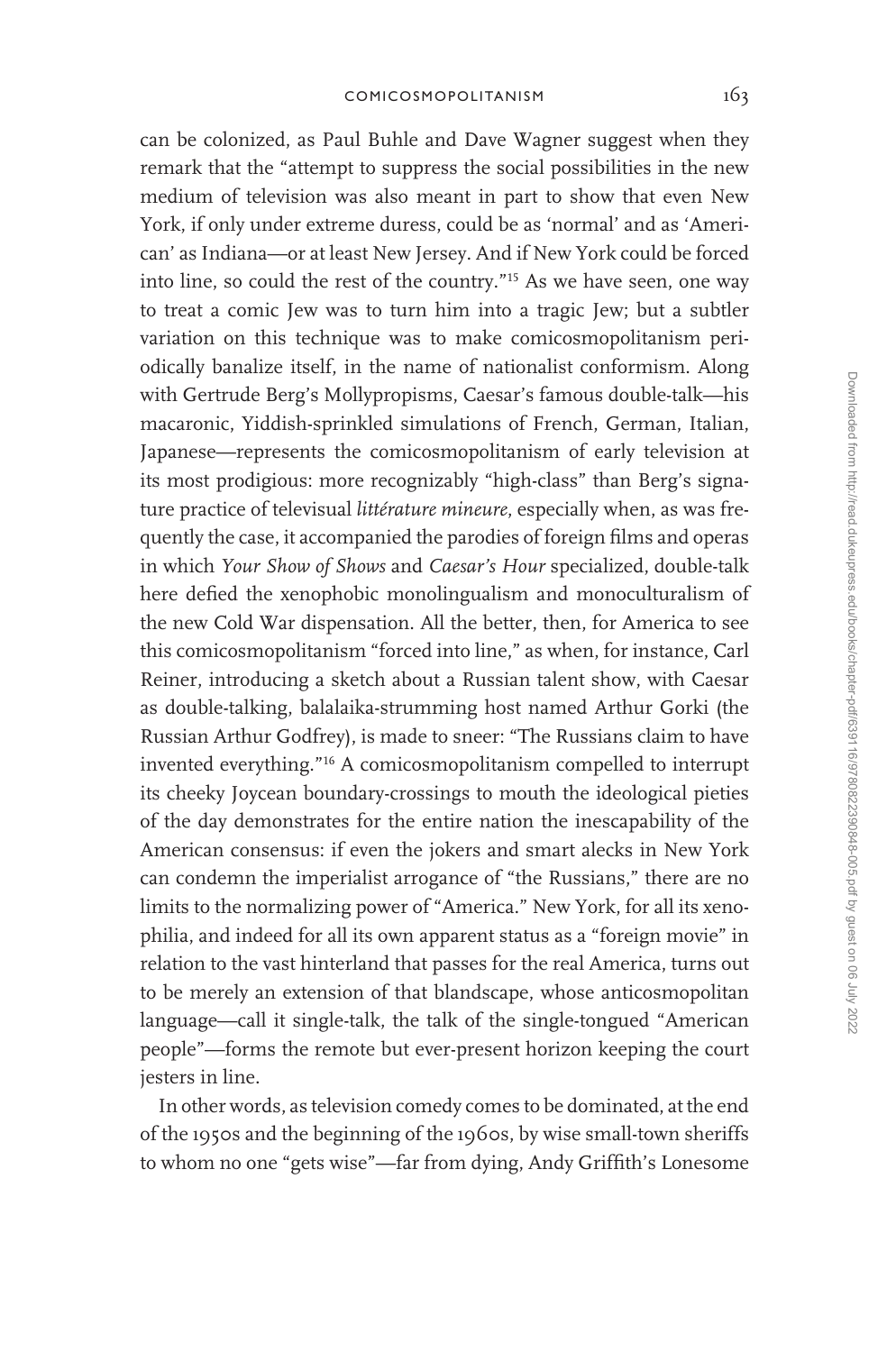Rhodes simply hides his fangs and becomes a sitcom star—and by wasp families where father knows best, comicosmopolitanism does not altogether fade away: rather, it assumes its place in the new national order the place of the residual formation, of the vanquished enemy—the better to display the docility it has learned. Thus, for example, Carl Reiner makes a sitcom out of his experiences as a writer for *Your Show of Shows* and *Caesar's Hour*—but has to recast it as *The Dick Van Dyke Show*, with the Jewish hero converted into a Midwestern Protestant, and with the private, familial, naturalistic world of suburban New Rochelle providing necessary "balance" against the public, professional, presentational world of showbiz Manhattan, where, in keeping with the quota system that is no less an open secret than the blacklist from which it derives, the writing staff of the comedy-variety show for which Van Dyke's character works includes exactly one Jew.<sup>17</sup> In this context, *Seinfeld*, often invoked as the apotheosis of Jewish television comedy finally liberated from the closet of gentility, or recognized and embraced for what it is after its long exile in heartland drag, emerges less as a great comingout or coming-back than as one more instance of comicosmopolitanism disciplined.<sup>18</sup> I would not be the first to note the systematic timidity governing *Seinfeld*'s representation of Jewishness, which continues to be subjected to the standard methods of occultation, euphemism, and containment that television has almost always applied more stringently to this one ethnicity—which we might be tempted to call "its own," were it not that television still refuses to own it—than to any other. Nor would I be the first to comment that, for all the show's ostensible diffusion of a "New York" sensibility into the American mainstream, its image of the cosmopolis betrays nothing so much as a suburban and adolescent fear of and disdain for the cosmopolis; one critic has traced *Seinfeld*'s "ideology of Manhattan" to "the smugly defensive posture of teenagers from some affluent Long Island town . . . in Manhattan for the first time, putting down as abnormal or stupid everything that went beyond what they knew at home."<sup>19</sup> *Seinfeld*'s pseudo–New York—its pale and at the same time improbably "colorful" imitation of the city, the simulacrum that it shares with almost all the situation comedies purporting to take place in the Judeo-centric metropolis—keeps the city at a prophylactic distance, revealing not only the defensive posture of the Long Island teenager but the whole hygienic machinery of American normativity, of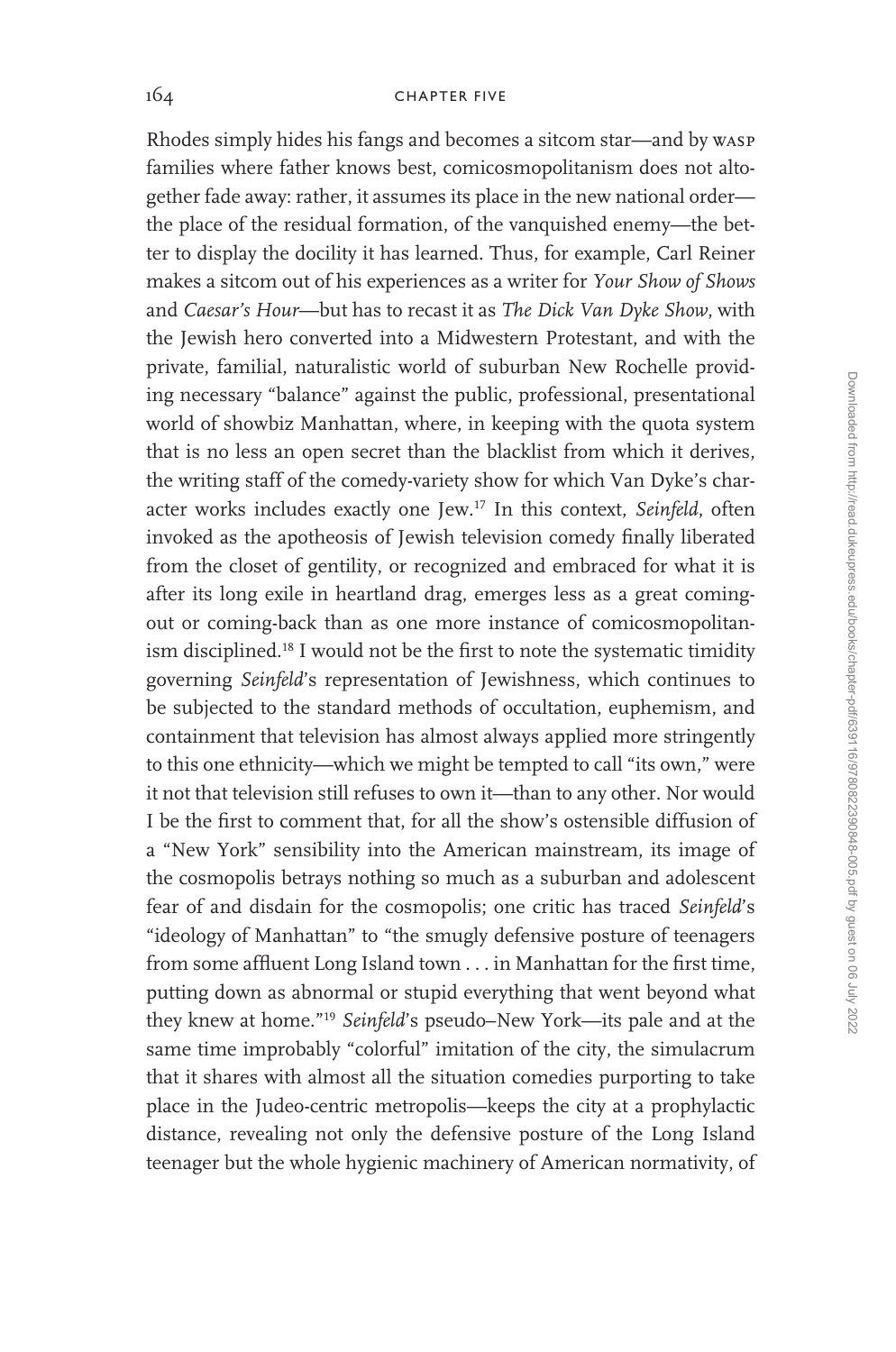which that teenager is only one of millions of agents. The phenomenal success of *Seinfeld* testifies to the success of an operation dating back to the early years of television: an operation not content to stop at the mere homogenization of the cosmopolis at the level of televisual representation, but striving, even more imperially, to reduce the real New York City to a simulacrum of its televised simulacra.

Still a work in progress, the reduction has thus far proven startlingly effective and extensive, as many have observed. But while the "malling of Manhattan" is usually explained as one effect of an increasingly global economy, globalization is not the whole story here: globalization has advanced in partnership with the equally powerful, only apparently antithetical process of *provincialization*, the bad or false cosmopolitanism of the one reinforced by the franker anticosmopolitanism of the other, the two combining not to annihilate the city, in the manner of mere barbarians, but, rather, to *occupy* it—and, once having done so, to make it pay its occupiers the tribute of imitation. So now that, concomitantly, urban life has been bullied into imitating sitcom art—now that the term "Jew York City" has an almost nostalgic ring to it, the city of shows, or at least Manhattan, too well resembling such shows of the city as *Seinfeld*, *Friends*, and *Will and Grace*—it may be useful, and not merely for reasons of nostalgia, to revisit what was itself a revisiting of an already lost urban paradise: the blacklisted and whitewashed city par excellence, the city that show business abandoned the better to conquer it. I would like to turn, that is, to the 1976 film, *The Front*, one of the few films that a supposedly repentant Hollywood has made about the blacklist since it supposedly ended in the early 1960s. Like *A Face in the Crowd* and the more recent *Good Night, and Good Luck*, *The Front* addresses the politics of Cold War mass culture in the preferred way of Hollywood films: by focusing on the New York–centered television industry rather than on the Hollywood-centered film industry. As a film about television, *The Front* can shed a light on television that television cannot shed on itself. But it has an even greater advantage: if the film performs the obligatory deflection away from its *sponsor*—it was financed and distributed by Columbia Pictures—its New York setting allows it to activate the repressed comicosmopolitan energies of the city that remains its *source*, the more "foreign" of the two American show-business capitals. Unlike the pseudo- and anticomic *Face in the Crowd* and the earnestly uncomic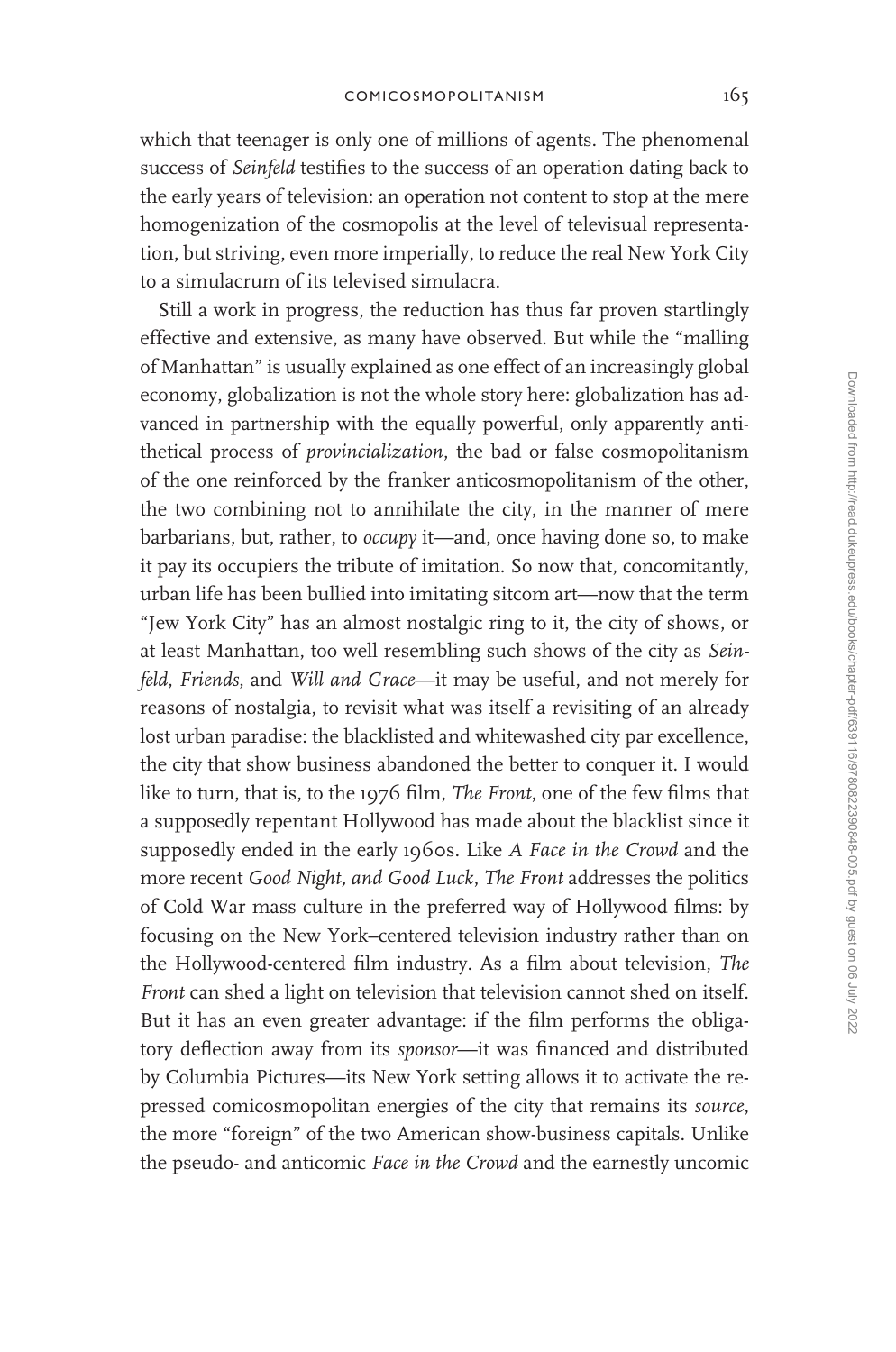*Good Night, and Good Luck*, *The Front* deliberately brings out the comic in the comicosmopolis that the blacklisters and their heirs have never stopped forcing into line.<sup>20</sup> To recall our discussion of early Cold War cinema: *The Front* undertakes the project of thawing out the laughter that various Cold Wars have sought to keep frozen. In an interview, the film's screenwriter, Walter Bernstein—himself a blacklist survivor, like the film's director, Martin Ritt, and a number of its actors—explains how the solemn subject of blacklisting came to be treated comically:

For a long time, Marty and I had been talking about doing something about the blacklist. We wanted to do a straight dramatic story about someone who was blacklisted. We could never get anybody interested at all. It wasn't until we came up with the idea of a front and making it as a comedy that we were able to get the film done. *The Front* became my first true comedy.<sup>21</sup>

Like the casting of a then-hot Woody Allen as the film's protagonist, the decision to make it as a comedy at first appears to be a commercially expedient adulteration of its authentic nature—a regrettable but necessary retrofitting and Hollywoodizing of a properly dramatic story, one perhaps *too* dramatic (too intense, too political, too depressing) to be told, or at any rate sold, "straight." Bernstein's interviewer remarks, "When I spoke to Marty, he seemed to feel the film should have been done dramatically, and that the comedy aspect was a compromise." But Bernstein challenges this view of the comic as compromise, replying, "I don't agree with him [Ritt], really. The idea that you can't be serious in a comedy, I don't agree with."<sup>22</sup> Although the decision to make *The Front* as a comedy came belatedly, its belatedness, I would argue, developing Bernstein's point, reflects a delayed recognition that the blacklist was precisely about the comic—that the seriousness of blacklisting turned, in fact, on the politics of the comic. No mere sugarcoating mandated by insipid studio taste, or—what amounts to the same thing—by the studio's typically craven catering to the insipid taste of the American hinterland, the belated comicizing of the story rediscovers the comedy at its core: the un-American, comicosmopolitan impertinence, the disgustingly borscht-like bad taste, that blacklisting was designed to remove. Far from supervening, in the fashion of a *false* front (like those "fronts" for Communism that Communist-hunters were always suspecting) on an

Downloaded from http://read.dukeupress.edu/books/chapter-pdf639116/9780822390848-005.pdf by guest on 06 July 2022 Downloaded from http://read.dukeupress.edu/books/chapter-pdf/639116/9780822390848-005.pdf by guest on 06 July 2022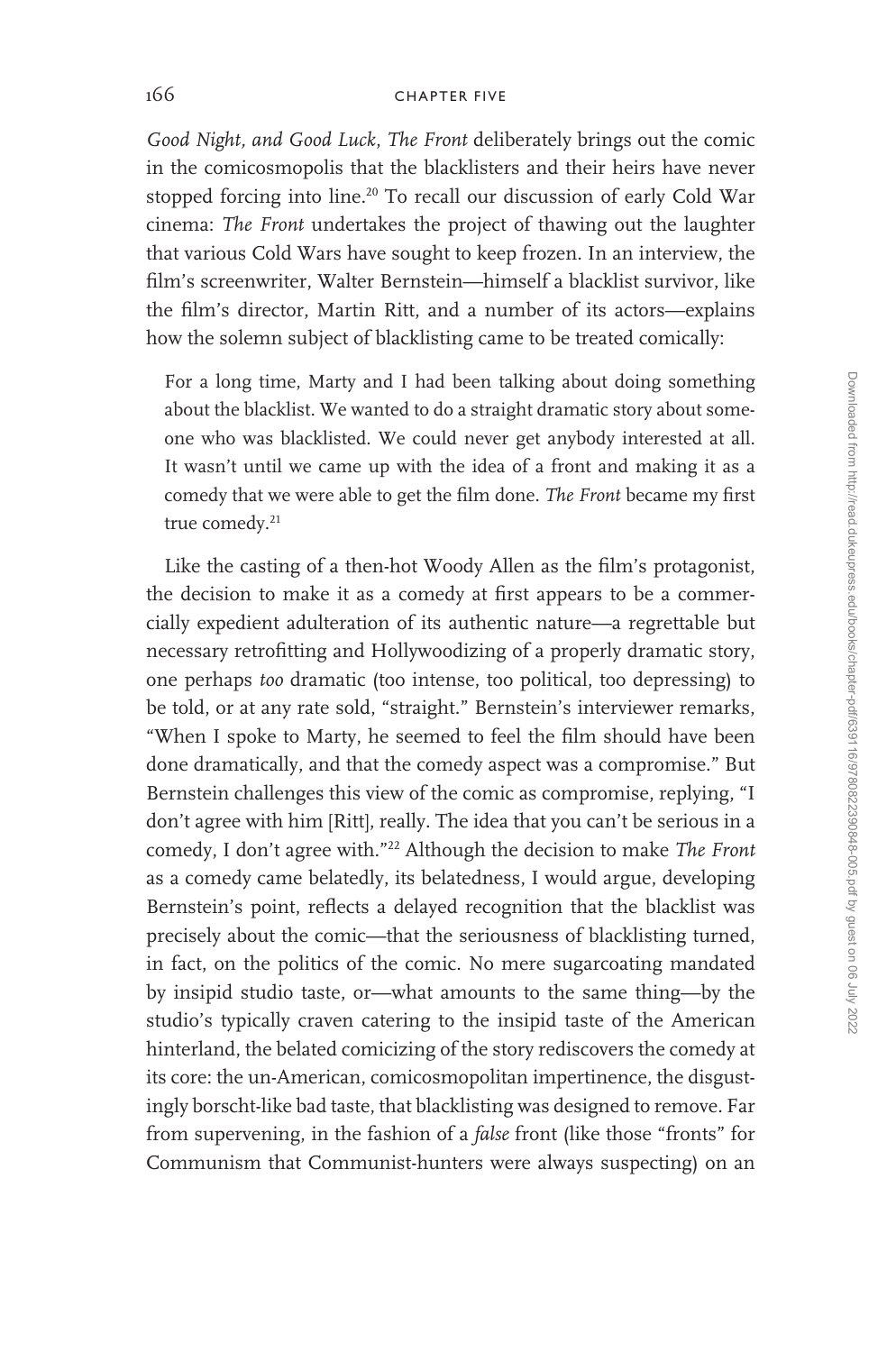essentially "straight dramatic story," *The Front*'s "comedy aspect" brings to the surface and flaunts the very *af*front to mainstream taste that the blacklisters, and their sycophantic mass-cultural collaborators on both coasts, worked so hard to put down, or at least to cover up.

"It was a lot of fun during those days," Bernstein's friend and fellow blacklistee Abraham Polonsky reminisced, with a truth-teller's perversity, in the course of a 1997 panel discussion of the blacklist in television.<sup>23</sup> Polonsky—whose comic touch we have observed in his screenplay for *Body and Soul*, as well as in his wisecrack about Elia Kazan—went on to cite, as examples of the fun, the comical misunderstandings surrounding the practice, adopted by some of the blacklistees, of continuing to write for television and films by using "fronts": a practice that both Bernstein and Polonsky engaged in, and that indeed gives Bernstein's autobiographical film its title, its story, and its theme. For *The Front*, set in 1952, is about a television writer, modeled on Bernstein, who suddenly finds himself blacklisted, and who can survive as a television writer only with the help of some unblacklisted person who is willing to pose, at meetings with producers, directors, network executives, and sponsors, as the author of his scripts. In the film, the Bernstein character, here called Alfred Miller, and played by Michael Murphy, employs as his front an old friend named Howard Prince, a cashier, bookie, and all-around underachiever, played by Allen. Once Howard recognizes the advantages of pocketing ten percent of what Miller earns for the scripts he now ghostwrites, he is more than happy to front for two of Miller's friends as well: blacklisted writers who correspond to Polonsky and Arnold Manoff.

Working behind a series of fronts, Bernstein, Polonsky, and Manoff wrote most of the episodes of the legendary television series *You Are There*, before the show's executive producer fired its producer for using blacklisted writers, and followed the industry-wide shift then in progress by moving the show to California.<sup>24</sup> Forerunners of the genre we would now call docudrama, the *You Are There* scripts focused on a series of historical figures (Galileo, Milton, Joan of Arc, Michelangelo, Freud) whose stories the three blacklisted writers, engaging in what Bernstein describes as "a kind of guerilla war against McCarthyism," turned into allegories of resistance that, thus equipped with fronts of their own, managed to evade network censorship. "In that shameful time of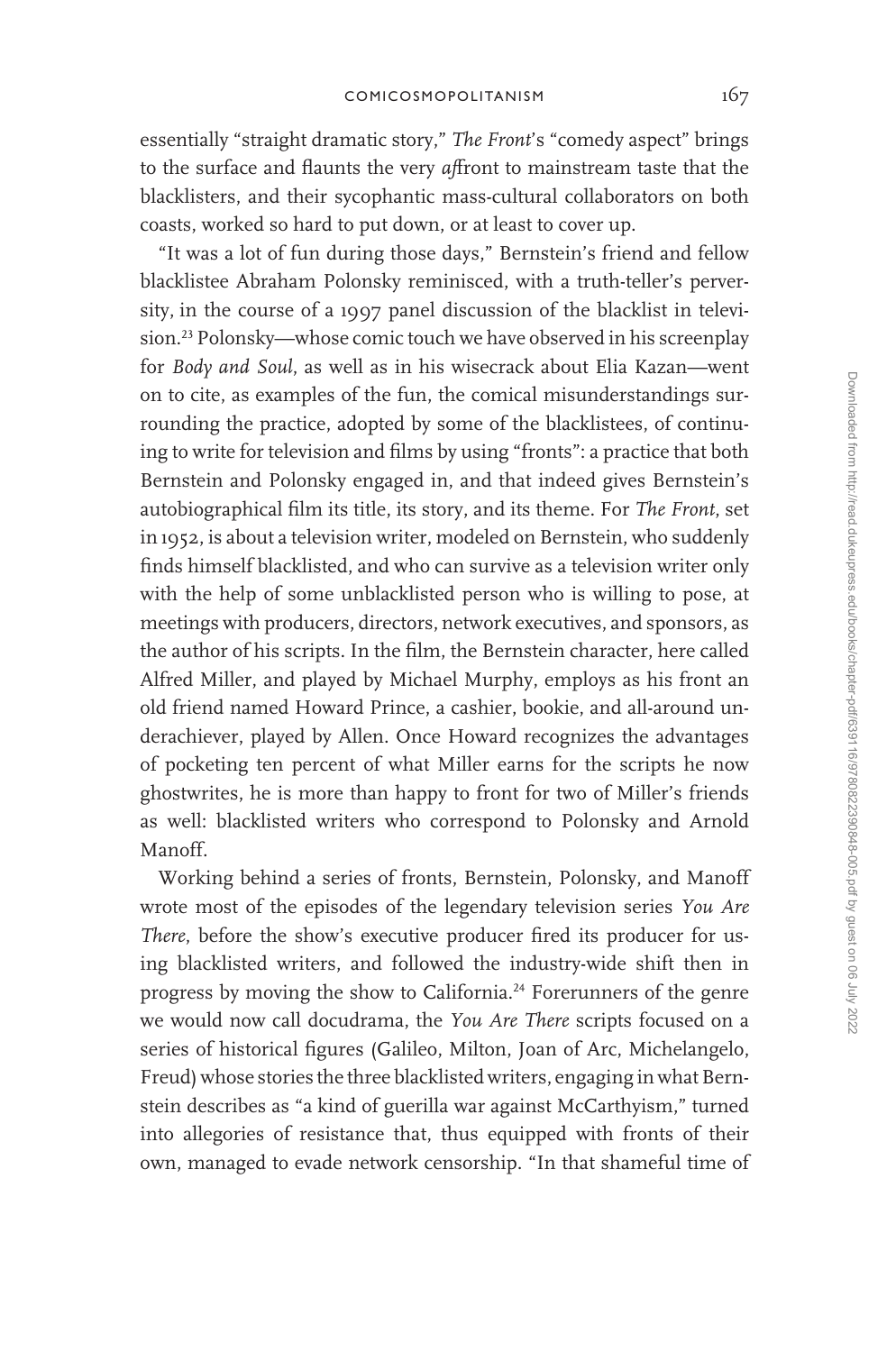McCarthyite terror, of know-nothing attempts to deform and defile history, to kill any kind of dissent," Bernstein recalls, "we were able to do shows about civil liberties, civil rights, artistic freedom, the Bill of Rights."<sup>25</sup> As this characterization suggests, the dominant tone of this guerilla war was not a particularly comic one: for the most part, the *You Are There* episodes, which were introduced, by Walter Cronkite, in the pompous style of news telecasts, exemplify the strand of high-pedagogical earnestness in left-liberal entertainment, the strand recently represented by *Good Night, and Good Luck*. <sup>26</sup> Indeed, it as though, in their war against "attempts to deform and defile history," the undercover writers of *You Are There* had identified themselves so strongly with the *straight* version of history, or perhaps with the straightness of war itself, as to renounce the very "artistic freedom" that had got them into trouble in the first place: the freedom of the comic.<sup>27</sup>

Bernstein claims that he and Polonsky and Manoff "chortled over" the *You Are There* shows, but then, more plausibly, equivocates, saying, "chortle is really not the right word."<sup>28</sup> The "fun during those days," it seems, resided less in the work itself than in the behind-the-scenes back story of the work. And it is this comic back story—the back story of working behind fronts—that *The Front* moves *to* the front. Where *You Are There* sought to recount history against those who would deform and defile it, *The Front* recounts the history in back of—both behind and before—the recounting of history. The guerillas who wrote the television show tried to set the record straight; the guerilla who writes the movie about writing a television show starts out trying to "do a straight dramatic story," but, finding that "we could never get anybody interested at all," uncovers that story's more interesting, and less straight, ur-story. Reinventing *The Front* as a comedy, Bernstein foregrounds that "aspect" of the blacklist story that a pious regard for history's seriousness—a desire to do history itself as a straight dramatic story—would have kept back, in the wings of anecdote, archive, and memoir: the comedy that provoked the drama of blacklisting. Bernstein's film, that is, backs up Polonsky's perverse reminiscence by putting upfront the fun of the blacklistees: the fun they had during the blacklist, but also the fun that caused them to *be* blacklisted, and that blacklisting aimed precisely to render unimaginable.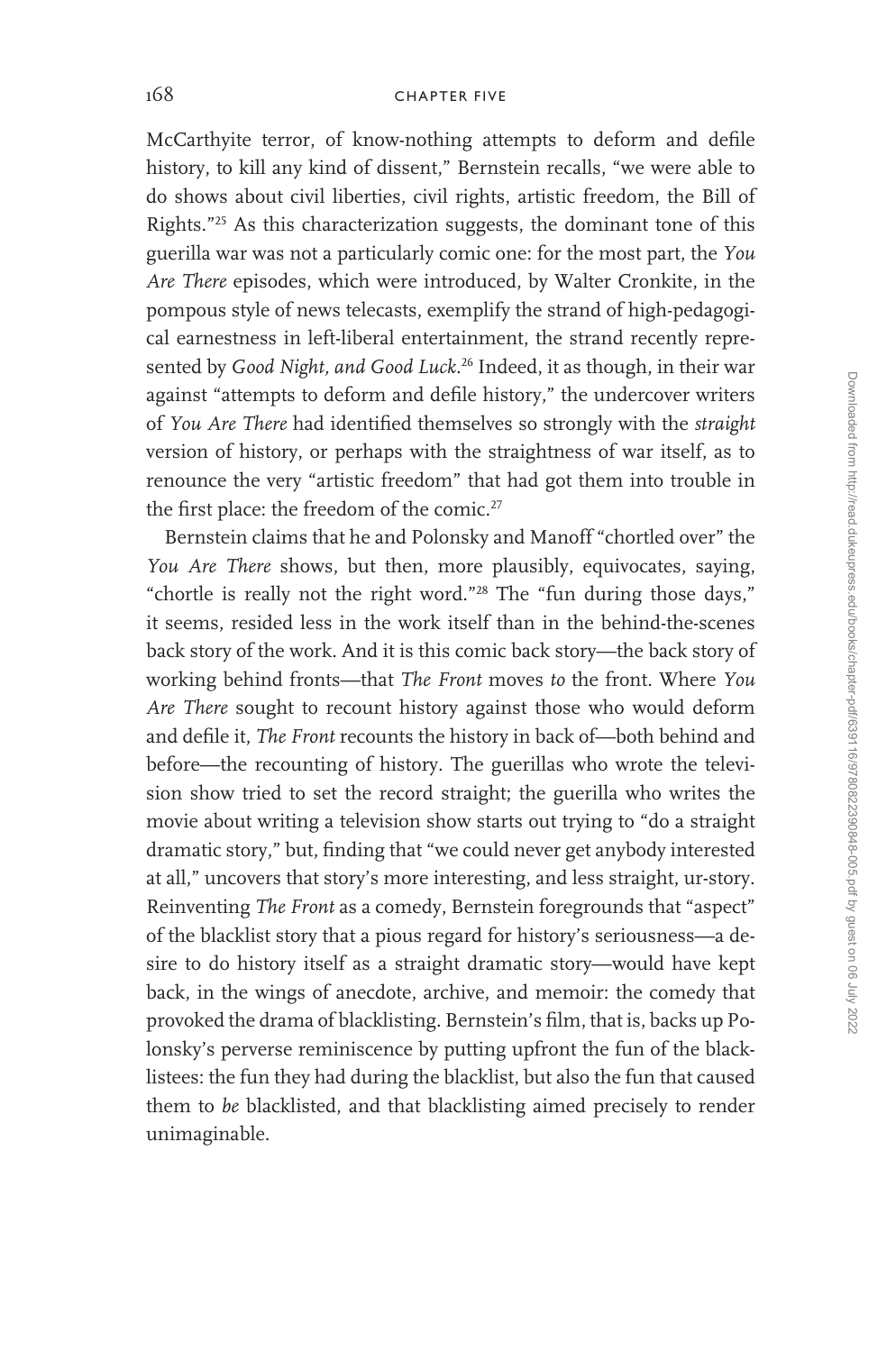Even a certain liberal "sympathy," for instance, might refuse to countenance this fun—discerning in Polonsky's remark a pathetically wishful rewriting of the past, as if, forty-five years later, the only way to deal with the trauma of having been blacklisted were to deny it: to insist, hysterically, on how hilarious it all was. Or, again: another "sympathetic" response might accept Polonsky's claim, but only on the condition that the fun stay grounded in pathos, in this case that of some brave little troupers whistling past the graveyard. It is less easy, though, to patheticize a comment like the one Polonsky makes, in that same 1997 panel discussion, apropos of the blacklist victims who did not survive: those, like Philip Loeb, who were blacklisted to death. Evoking his Second World War experience in the Office of Strategic Services, Polonsky says: "But I'm used to walking around among the dead. It's so refreshing to walk among the dead." And then, after a pause for extra comic effect: "Don't tell 'em it's a joke."<sup>29</sup> Flippant, tasteless, shocking—like Polonsky's quip that he "wouldn't want to be buried in the same cemetery with" Kazan—this joke is not, however, an act of dancing on graves: its fun does not result from *making fun* of the dead, from taking their deadness as grounds for celebrating one's survival. Walking among the dead, Polonsky—who would himself die two years later—does not necessarily separate himself, or his listeners, from them. Who, after all, is not supposed to tell whom that "it's a joke"? If it is the audience that is not supposed to tell and the dead themselves who must not be told—if there is still a possibility of telling or not telling them things—perhaps the dead are not so different from the audience, or the audience from the dead.

To a member of that "live" audience who asks Polonsky, a little earlier in the discussion, whether he is bitter about how long it has taken Hollywood to apologize for the blacklist, Polonsky, speaking for his fellow "survivors," answers: "We feel like the Jews in France, who went to the concentration camps. They're dead now. But they just learned that six Catholic archbishops are apologizing for not helping."<sup>30</sup> Blurring the boundary between the living and the dead, between "we" and "they," between the refreshed and the rotten, between gaiety and bitterness, this joke, like the one about walking among the dead, bears the disintegrating signature of the mimetic comedian, whose favorite place, as we know from our excursion into a room full of television writers in the previous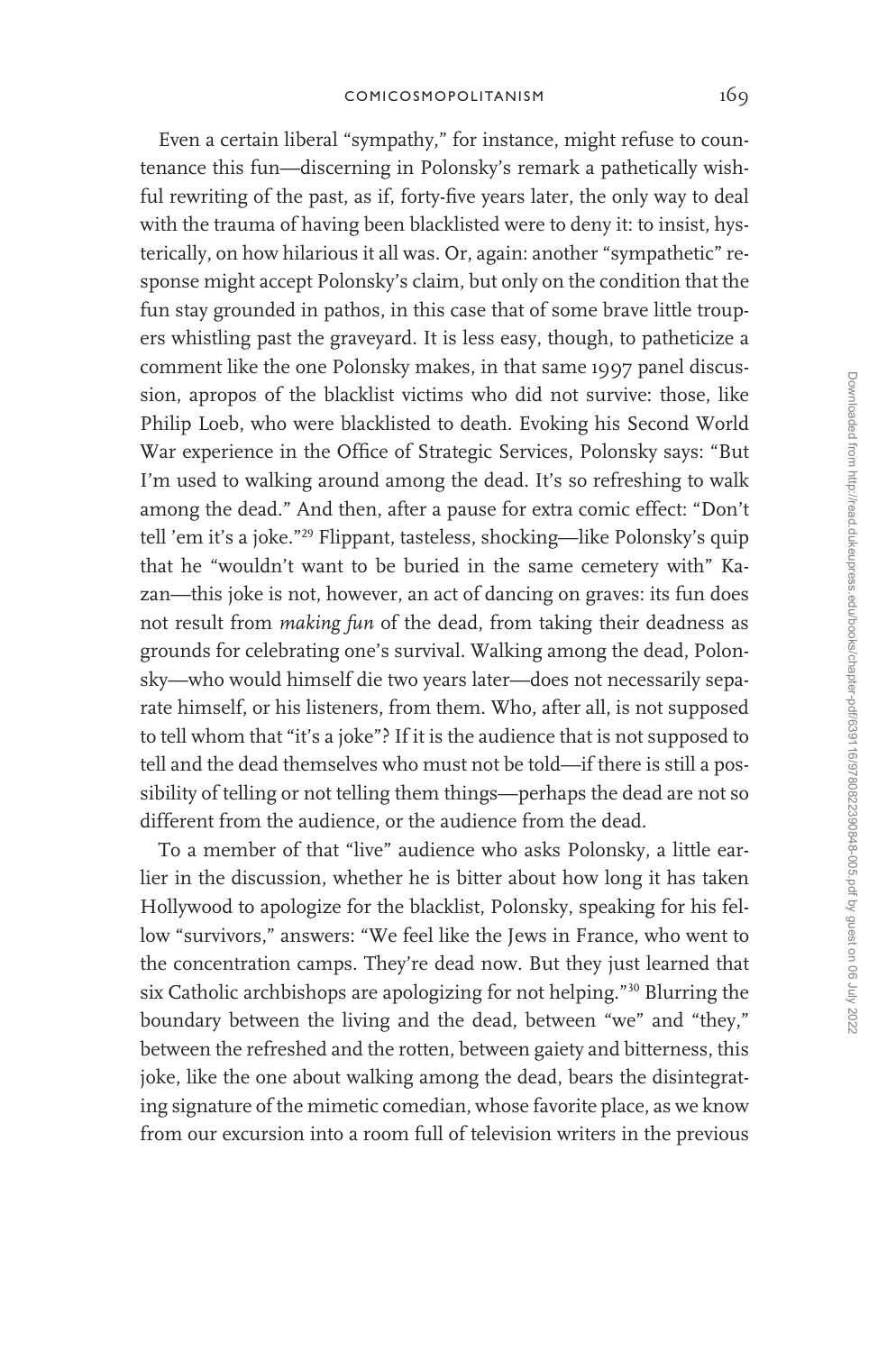chapter, is a happy cemetery, site of the decomposition that is mimetic identification with the other. As opposed to the discipline of citizenship, which uses the threat of death to keep its subjects scared straight, not to say scared stiff, this mimetic identification becomes the ground of an undisciplined comicosmopolitanism, whereby the dissolution of the self into the other loses its power to terrorize, affording instead a luxurious escape from the regime of national rigor.

As a scene of comicosmopolitanism, in other words, the mimetic cemetery is not a graveyard one whistles *past*: more disconcertingly, it is a graveyard one whistles *in*. The fun to be had in it comes not despite the fact that it is a place of the dead, but, rather, *because* it is a place of the dead. For the fun depends upon the comicosmopolitan's surrender of the proud selfhood that keeps him intimidated and thus in line—upon his willingness, say, to die into an identification with the dead French Jews who nonetheless "feel" and "learn" as if they were alive. The comicosmopolitan "survivor" refuses the pathos of survival, and the nobility of death, tastelessly taking bitter pleasure in his resemblance to a talking corpse. Far more than just a ghoulish comedy *about* death, comicosmopolitanism is a comedy *of* death: a comedy of the dead. To be blacklisted, therefore, was to undergo a *second death*: a "tragic" death, whose repellent gravity was designed at once to punish and to conceal the transgression—from a patriotic point of view—of the comic death whose pleasure one had the bad taste to keep unhidden. *Always* a ghostwriter, Polonsky, for one, still performs his first death, more than thirty-five years after his second. The worst taste of all is that of the "survivor" who will not stop dying, for he thus reminds you why you had to kill him, or, rather, to kill him again, in the first place.

If Polonsky makes tasteless jokes about the blacklist, Bernstein makes an entire tasteless movie about it. *The Front* has the effrontery "to be a comedy rather than the dark history it really was."<sup>31</sup> Buhle and Wagner, whom I am quoting, presumably mean that the episode of the blacklist itself was really a dark history; but their conflation of history and story works against their apparent certainty about the distinction between the fictional and the real, pointing to how the comedy of *The Front* represents the dark reality of the blacklist as itself a struggle over fictions: *comic* fictions that, like the film about them, have the bad taste to mix light with dark, to make jokes out of matters of the utmost gravity. The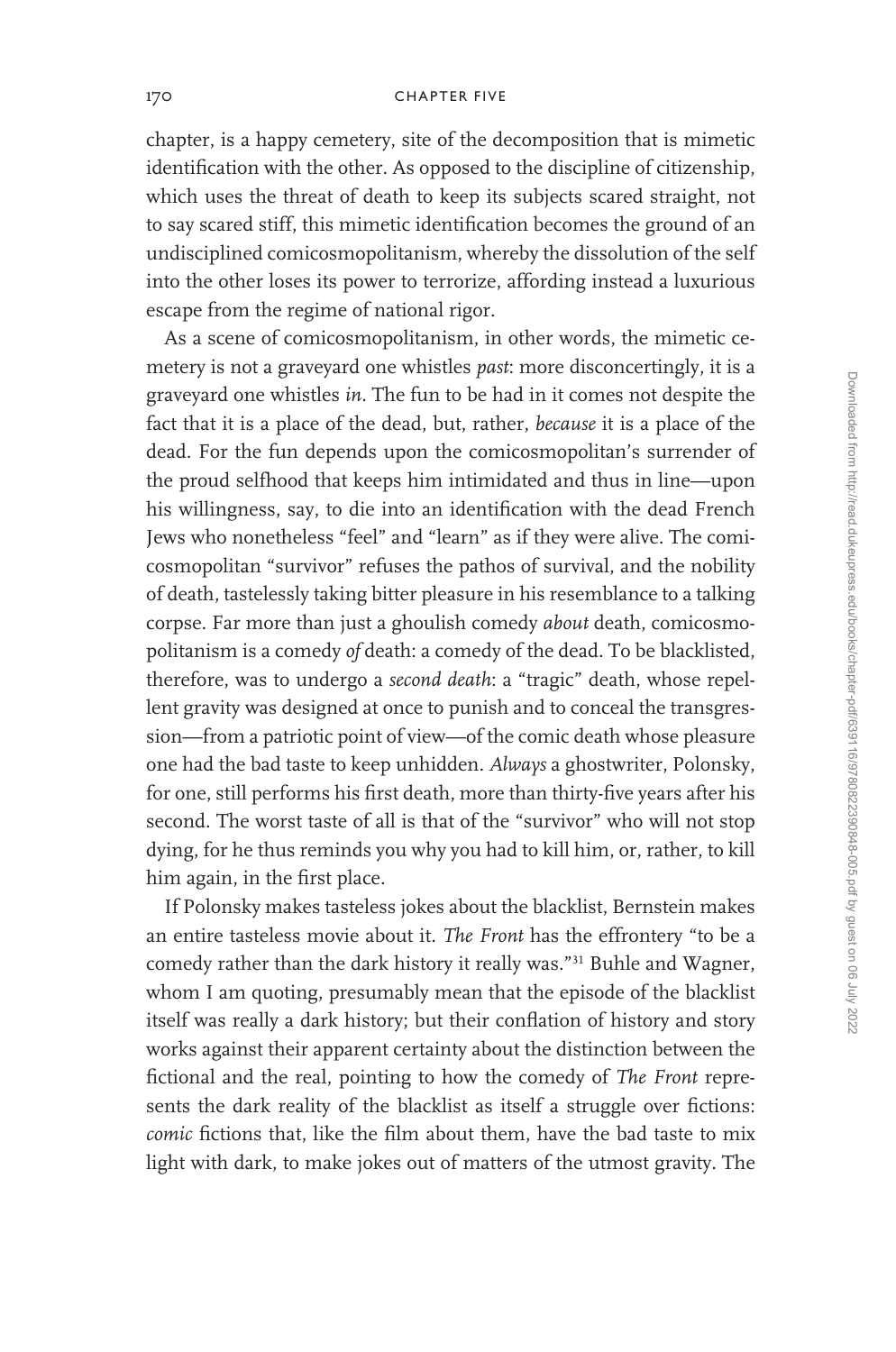darkest part of the film, for example, centers on a character named Hecky Brown, an actor and comic played by Zero Mostel. Hecky, born Herschel Brownstein, is a composite of Mostel himself and Philip Loeb. Like Mostel, Hecky finds his career in ruins once he is blacklisted; one of the most powerful sequences in the film, in which Hecky is paid two hundred and fifty dollars to perform in the same Catskills Hotel where, the year before, when he was still unblacklisted, he was paid three thousand, is based on an experience of Mostel's.<sup>32</sup> Like Loeb, Hecky is fired from the television show in which he appears, and ends up checking into a hotel where he commits suicide. Yet *The Front* refuses to do to Hecky what the blacklist did to Loeb: reduce him to a symbol of the comic Jew turned tragic. Even "darkened," or rather, especially "darkened," Hecky never ceases to be a comic figure. He stages even his suicide as a comic performance: laughing to himself, mugging in front of a mirror, sipping champagne—all before he disappears out the window. "Every little cloud has got a silver lining," he sings to Howard in his penultimate scene, where, although Howard does not know it, Hecky is saying goodbye to him—and, as we shall see, preparing a decisive mimetic connection between them. In the light, or the dark, of Hecky's suicide, the bouncy consolation in his swan song seems macabre, to be sure. But the mixing of the cheerful and the macabre is just the point. The point, in other words, is not to find the silver lining in every cloud: it is to recognize the mutual implication of the light and dark, and to tease out its comic possibilities—as Polonsky does when he makes jokes that, far from simply lording it over the dead, derive their funniness from his mimetic identification *with* the dead.

Like those tasteless jokes of Polonsky's, Hecky's comedy is a comedy of unseemliness: a comedy based on the violation of boundaries, especially the boundary between subjects suitable for comedy and subjects unsuitable for it, between what can be brought to the front and what must be kept in back. From the beginning of the film, Hecky is in trouble with the authorities: a cloud hangs over his head because he is one of *those people*—in the racially tinged term—who refuse to keep clouds and sunshine separate. In an early scene, he meets with one of the film's villains, a Mr. Hennessy, from the "Freedom Information Service," a "clearance" racket like the one run by the authors of *Red Channels*. Hoping to escape blacklisting and to keep his job as host of the popular television show for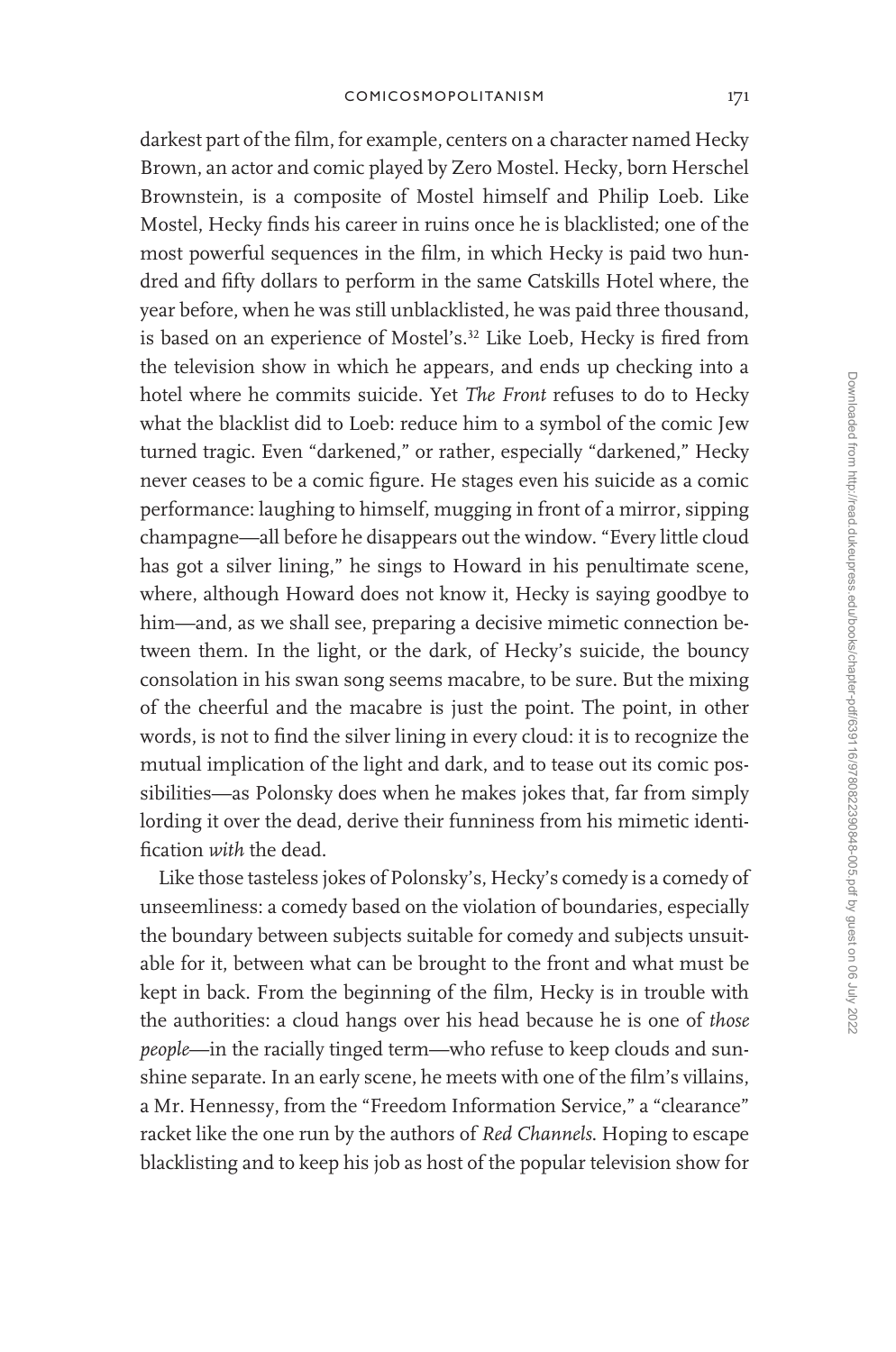which Miller, fronted by Howard, writes, Hecky explains to Hennessy why he attended a May Day rally six years earlier: "I was only trying to get laid. This girl, this Communist girl—she had a big ass." Mixing up the class struggle with the ass struggle, as Ralph Ellison's invisible man might put it, turns out not to be the best move on Hecky's part.<sup>33</sup> Hennessy, indeed, could not be more chillingly unamused: "I am not interested in your sex life, Mr. Brown." "Hecky," replies Hecky, trying, unsuccessfully, to ingratiate himself. Hecky's impudent comic charm is not just not working on the deadly serious Hennessy: it is working to antagonize him further, since—more than that May Day rally, or Hecky's subscription to the *Daily Worker*, or a petition for loyalist Spain that he signed, or money that he gave for Russian war relief—it is this charm that has landed Hecky in Hennessy's office in the first place. A desire to charm the authorities is of course one of the prerequisites of good citizenship: what is the sycophant, after all, without his charm? But Hecky's particular kind of charm has this fatal defect: failing to be serious in the approved patriotic way, putting its own ass upfront, where the Symbolic Father cannot miss it, this charm bespeaks the "glamorous personality" 's exemption from or resistance to the normalizing discipline of fear. This is the charm, in short, of the joker and smart aleck: charm apparently lost on much of the audience in the changed showbusiness environment of the early 1950s, to the point that, far from mollifying them, it seems to strike them as an insult. As long as Hecky is cracking jokes about Communism and asses, he might as well take out some crackers and caviar and rub them in Hennessy's face.

Nor does he help his case when he reminds Hennessy, "I'm a household name," or when he says, "My whole life has been acting"; the combination of celebrity and theatricality is not likely to appease the agents of *ressentiment* (masquerading as champions of "freedom"). Not that Hecky, obviously terrified, does not affirm his desire to do whatever it takes—short of naming names—to keep his job. But his docility is sabotaged by the mode in which he stages it. His balking at becoming an informer—an indispensable step, as we know, in the process of proving one's Americanism—angers Hennessy less, in fact, than his general *tone*: a tone too suggestive of Lindy's patois, dialectic booby traps, and nitery asides—of a world that thinks itself beyond the demand that Americans speak in one voice only. Instructing Hecky to write a letter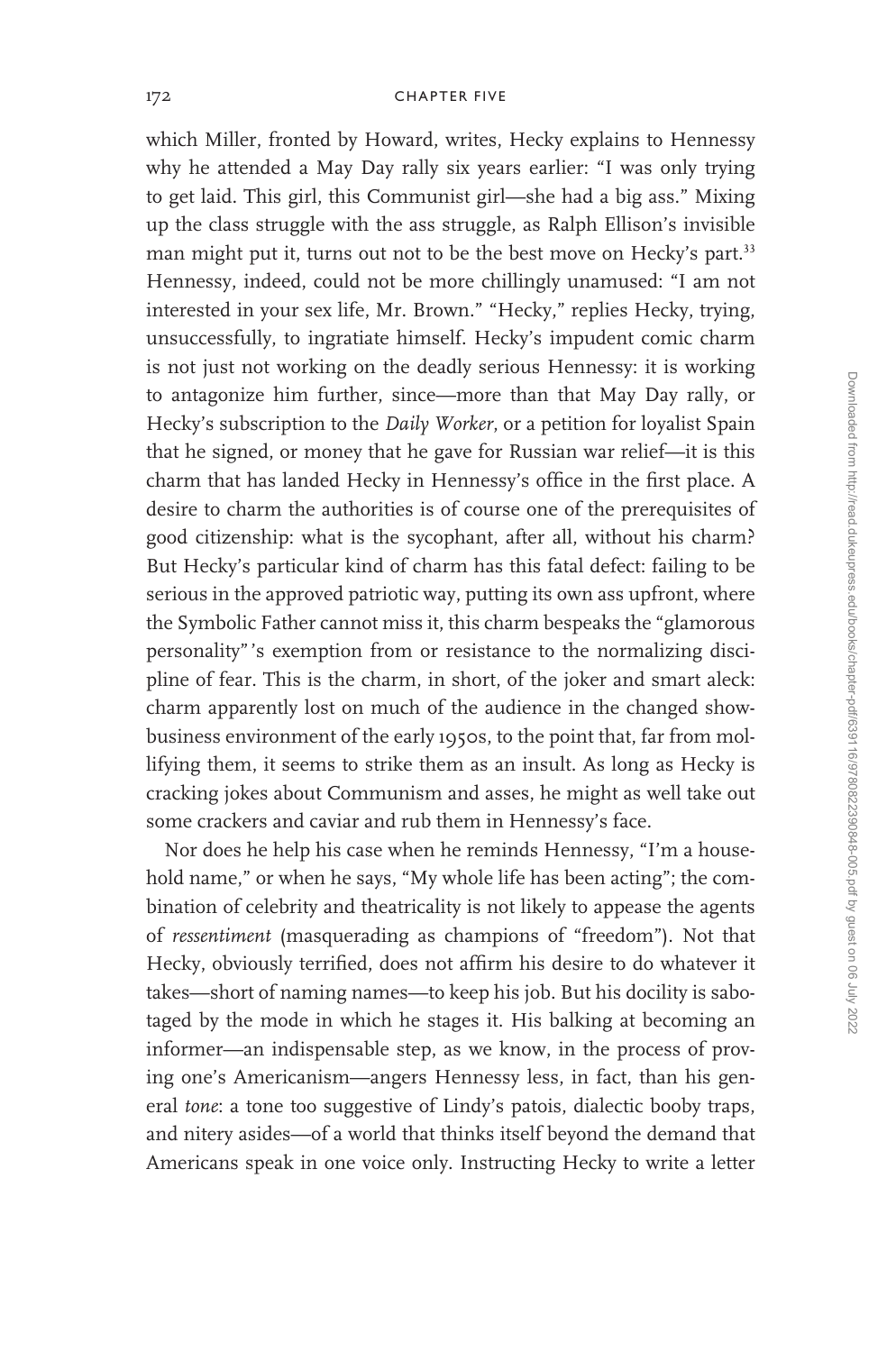

Zero Mostel in *The Front*

renouncing Communism and declaring himself its dupe, Hennessy advises him: "Sincerity is the key, Mr. Brown. Anyone can make a mistake. The man who repents sincerely—" "I repent sincerely," Hecky interrupts, his manner not quite sincere enough. "Write me the letter, Mr. Brown. I'll see what I can do," Hennessy says coldly, as he turns away from Hecky and goes back to the papers on his desk. Ever the showman, Hecky tries one last gag before he leaves the room: "And I didn't even get laid!" This time, Hennessy does not even look up to acknowledge the joke. As Hecky walks out of the office, his would-be winning grin having fallen from his face, he has the look of a condemned man. Having spent his whole life as an actor, he clearly knows when a crowd wants blood.

But while the film thus reveals Hecky's place in the blacklist's machinery of tragicization, it by no means collaborates in reducing him to that abject and dreary figure, the sad clown. When the producer of Hecky's show—played by Herschel Bernardi, another of the blacklisted actors Bernstein and Ritt make a point of featuring in the film<sup>34</sup>—fires Hecky, he denies the truth that Hecky suspects, which is that his letter to Hennessy has not been deemed sufficiently "sincere"; protecting the blacklist and the extortionate system around it, the producer fumblingly tells Hecky: "It's . . . your personality is too dominant. You belong out front, like Berle. . . . In a dramatic series, you're throwing the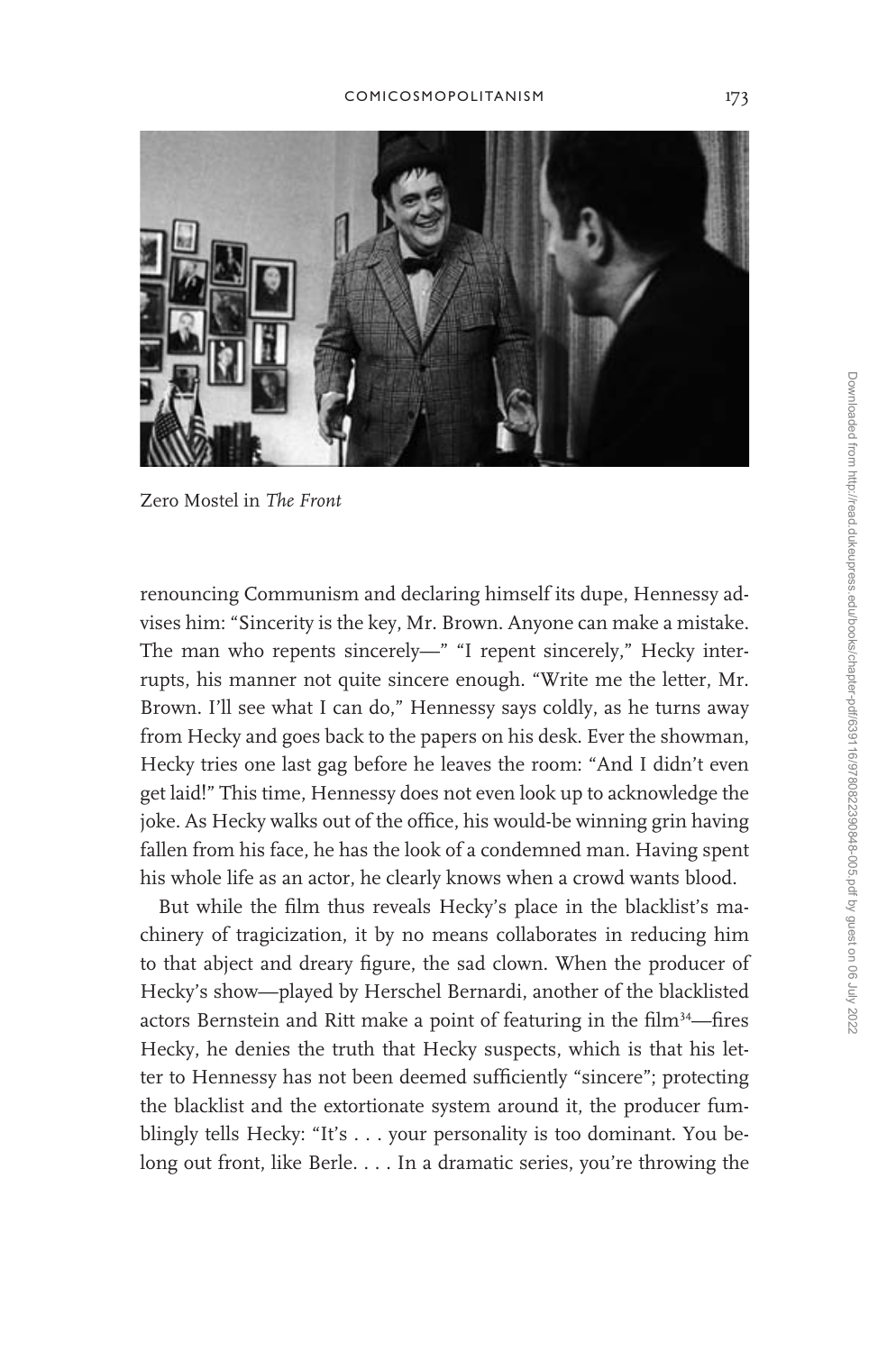whole show off balance." Hecky may belong out front, but by the time the producer has finished covering his own and other people's asses, Hecky is merely out. And yet, his diegetic expulsion has just the effect of putting Hecky where he "belongs": out front in the film's performative space. "I thought Z [Mostel] was terrific in the film—incredibly himself, and unashamedly, fantastically theatrical," Martin Ritt recalls.<sup>35</sup> "Incredibly himself" indeed; exploding the distinction between actor and character, between history and fiction, between extradiegetic back story and diegetic show, Mostel-Hecky embodies comicosmopolitanism's affront to "sincerity," which cannot tolerate any contamination of reality's seriousness, or at least its credibility, by art's frivolity. (After Mostel himself was named in *Red Channels*, he is reported to have said, "I am a man of a thousand faces, all of them blacklisted."<sup>36</sup>) In the television show from which Hecky has been fired, he played a cabdriver-narrator named Hecky the hackie, already breaking down the wall between the inside and the outside of representation. Once removed from the frame of the dramatic series, once released from the imperatives of semi-naturalism and semi-respectability, he becomes even more dominant a figure (as Mostel himself, considered too theatrically *big* an actor for films, dominated everything in which he appeared). Professionally humiliated and financially desperate, Hecky looms even larger in the film's closely watched milieu—its ever more intensively policed cosmopolis—than he did as a star.

Because he is unable, or unwilling, to give Hennessy the names of his Communist associates, he reluctantly accepts Hennessy's assignment to spy—in the name of patriotism—on the suddenly successful "writer," Howard Prince, whose political past and associations Hennessy is busy investigating. Even reduced to sycophancy, however, Hecky still fails to perform with the sincerity required of what Hennessy calls "a true patriot": at the end of the scene in which Hecky agrees to spy on Howard, he erupts, indecorously and ill-advisedly, into spasms of almost alarmingly lugubrious laughter. If this laughter expresses the clown's selfdisgust at having become implicated in the betrayal of the comic, it keeps faith, in its very indiscretion, its very theatrical bigness, with what he is betraying. "Unashamedly, fantastically," it evinces Hecky's fundamental *incorrigibility*: the comic "incredibility" that keeps him from acting like a good American—which is to say, like a credible informer. Once again,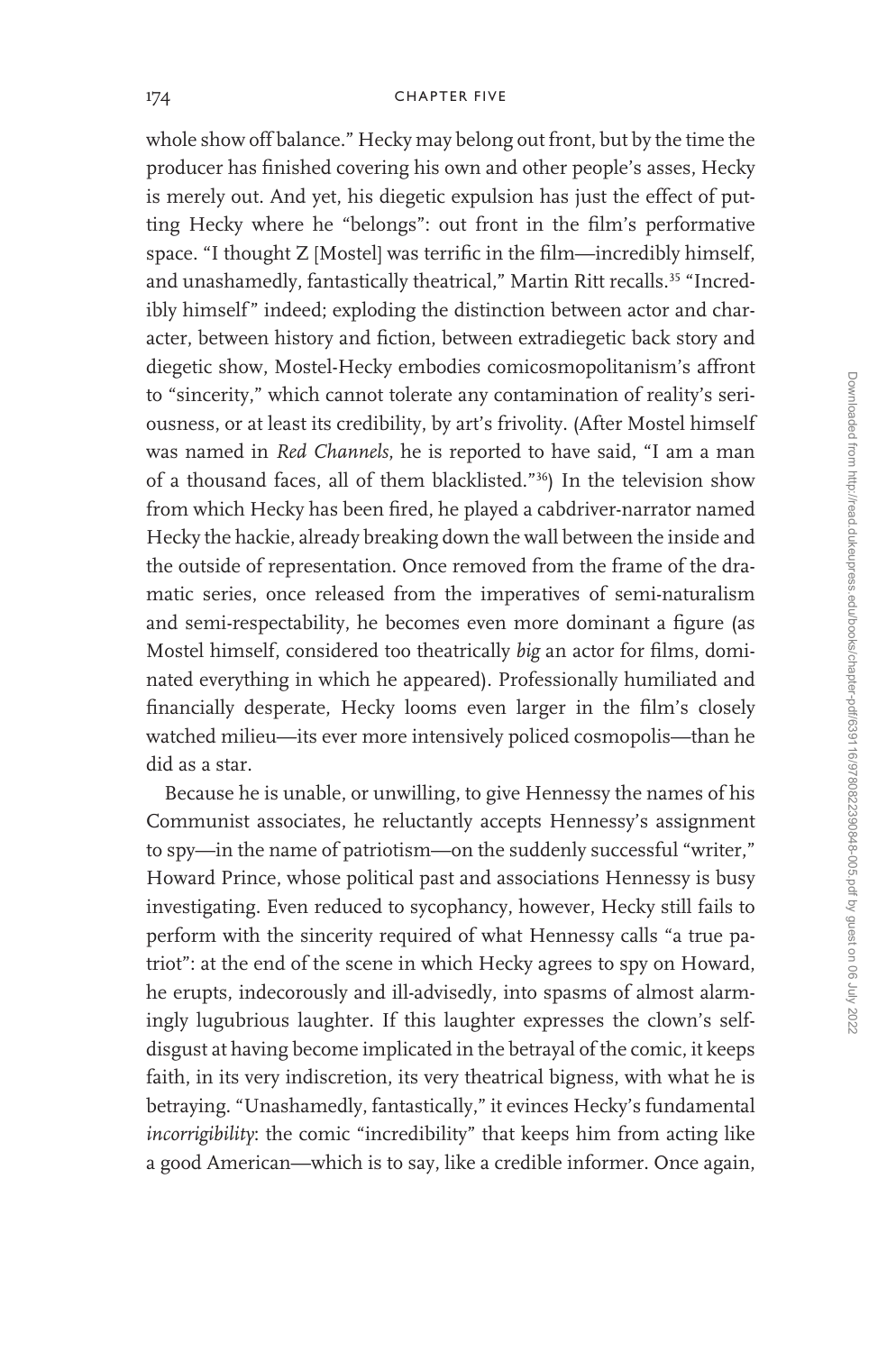he "throws the whole show off balance." Hennessy and his fellow blacklisters would cut Hecky down to size, or fix him as a symbol of laughter congealed into pathos. In the face of this assault, Hecky puts up the front of *The Front* itself: the tastelessness that laughs when it should be keeping a straight face, that opts for comedy at the very moment when sycophantic pragmatism most calls for seriousness.

It is in the episode of Hecky's return to the resort in the Catskills that borscht-soaked training ground of "vaudeo" comics—that his, and the film's, "comedy aspect" acquires its most disturbing hypersalience. Making the trip in the company of Howard, the better to spy on him, Hecky gives a bravura performance to an adoring audience at the hotel; he ends the show with an over-the-top vaudevillian number in which he sings that he will do "anything for a laugh." The bravura character of Hecky's performance does not lack a considerable element of hysteria, induced, no doubt, by guilt and anger over what he is doing to Howard ("anything for a laugh," indeed), rage at the humiliating circumstances under which he is performing (and barely eking out a living), and perhaps a sort of seething, inarticulable amazement at the general horror that is taking over and devastating his world. After the show, as Hecky drinks and flirts with some of the guests, the hotel owner hands him the envelope containing his paltry fee, fifty dollars less than what the owner had said he would try to come up with—at which point a freshly humiliated Hecky stops the show again, only this time in the mode of disaster rather than of triumph. Starting out drunkenly, "playfully," pawing at the owner's pocket, Hecky is soon literally at his throat, until he is pulled off and thrown out of the hotel while the owner, equally enraged, snarls at him, "You'll crawl in the gutter, you Red bastard, you Commie son of a bitch!"

That night, Howard takes Hecky back to his apartment in the city, and, as Howard makes coffee, Hecky mutters, "It's all Brownstein's fault. I wouldn't be in this trouble if it wasn't for Brownstein. . . . You can't make a deal with him. That's the trouble with him. He won't listen to reason." Then, in a renewed access of rage, Hecky screams out the window: "Brownstein! Lay off, do you hear me? Lay off, or I'll kill you!" Yet, collaborate though he may with the prosecutors of the war against comicosmopolitanism, Hecky cannot divest himself of the unreasonable Jewish pariah at the root—and at the back—of his trouble. For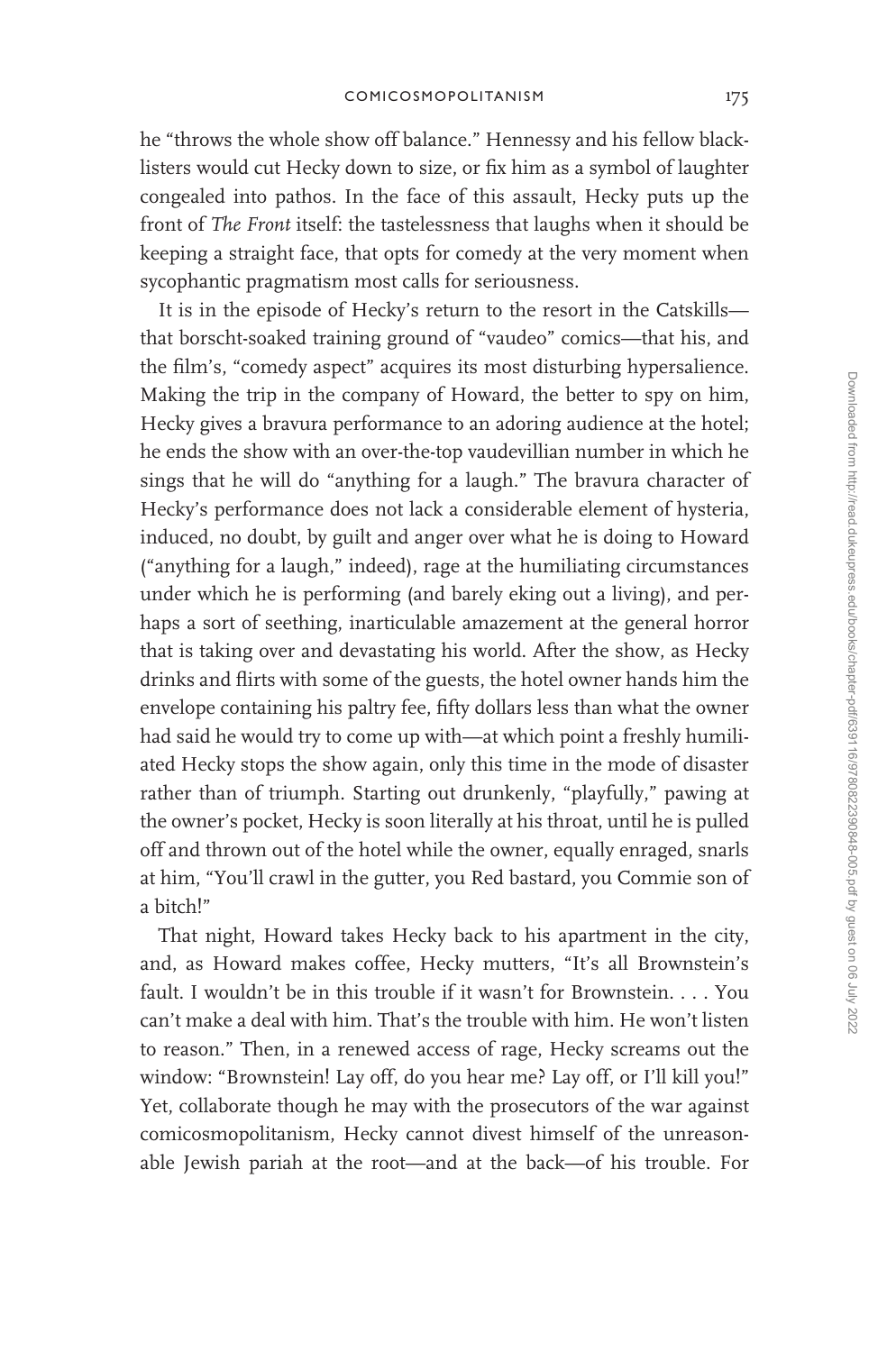Herschel Brownstein is not just Hecky Brown's "real name," as Howard puts it. Rather, "Herschel Brownstein" is another avatar of that radical Jewish comic drive—that cosmopolitanism *sauvage*—that we have encountered elsewhere in this book (it also goes by the name of "Shimen Rishkin," for example). A name for the mimetic prehistory that "you can't make a deal with"—for the primitive, desubjectifying, theatricalizing insincerity that one must "kill," or at least put behind oneself, if one is to give a credible performance of good citizenship—"Herschel Brownstein" (characteristically breaking the diegetic frame to carry an echo of "Herschel Bernardi") is the joker and smart aleck who subverts Hecky's performance of his assigned role as a sycophant in the patriotic "drama series" captivating Americans from coast to coast. To be sure, we soon see Hecky, whom Howard has invited to spend the night at his apartment, rummaging through Howard's papers, and he seems to provide Hennessy with enough information for Howard (who has blacklisted friends, and who was a bookie, after all) to be summoned before the House Un-American Activities Committee in the film's climactic scene. The "trouble with" the irrepressible Herschel Brownstein, though, is that, when the superficially de-Judaized Hecky Brown tries to Americanize himself further by doing some patriotic spying, Brownstein refuses to let him play the good American with anything like the sincerity and credibility that the role requires. As a spy, the Mostelian Hecky overplays to a point bordering, indeed, on the *unbelievable*. Just as he is too big for his television show, so there is always something "offbalance," something improbably bombastic and self-defeating—something *gauche*—about his espionage; whenever he asks Howard about his friends and their politics, he seems to be doing everything he can to give the game away.

So it is not surprising that Hecky never gets his job back. He informs on Howard, of course, but informing, as we know, is never just a matter of giving information: it is also, above all, a matter of tone and style, in which, as Hennessy says, "sincerity is the key." Not that the comedian is utterly lacking in conviction. In the scene just before his suicide, Hecky in fact shows up at Howard's apartment, to apologize for "that terrible night" after his show in the Catskills. What Hecky is really apologizing for—although Howard cannot know it yet, and may never know it—is having spied on Howard for Hennessy and his accomplices; his suicide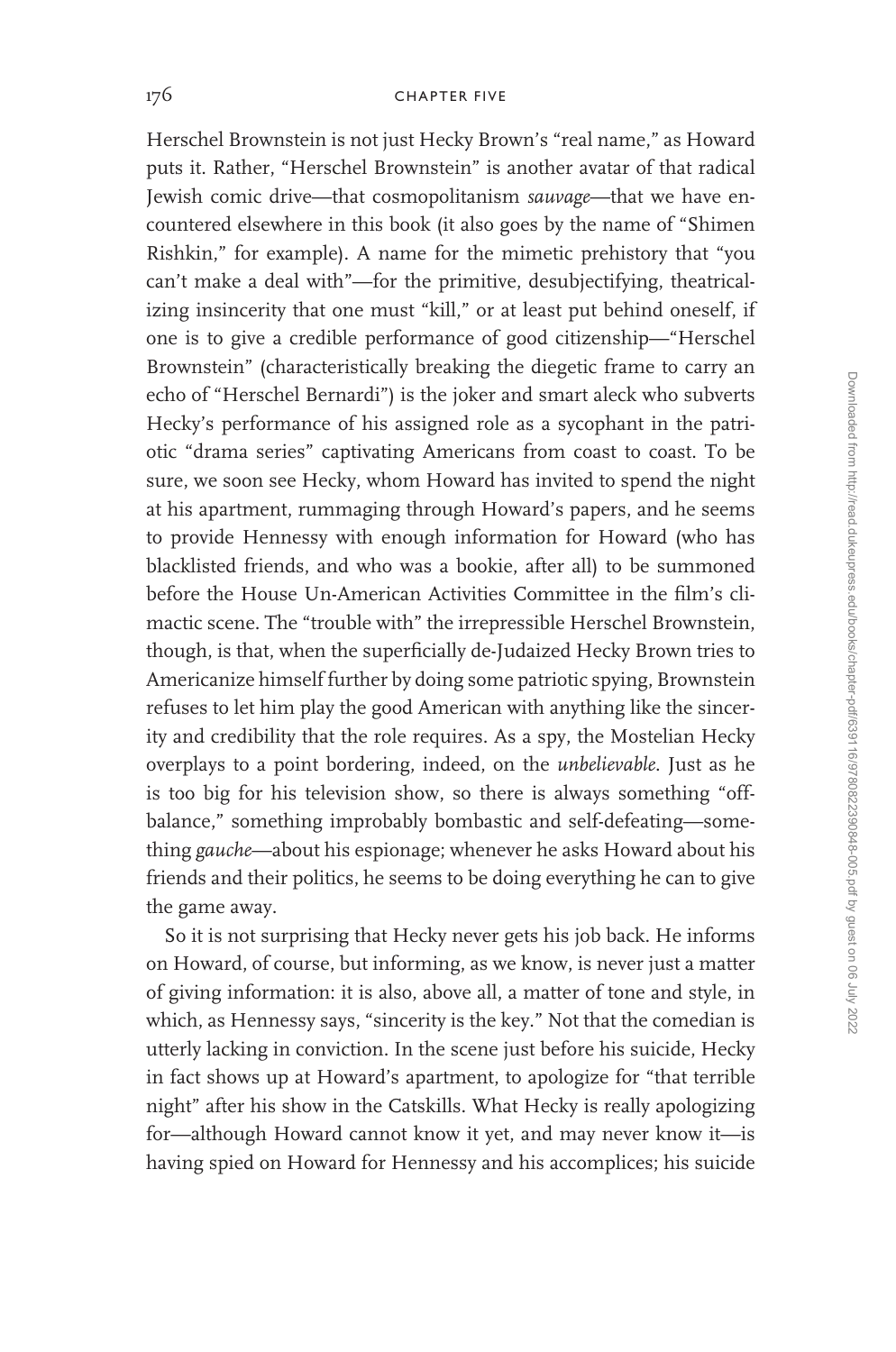will be his attempt to complete the apology. (Here, we must note the difference between Hecky and Philip Loeb, whose suicide has been attributed in part to the fact that he "never forgave himself" for accepting a cash settlement when he was fired from *The Goldbergs*, but who did not become an informer.<sup>37</sup>) Hecky's apology, of course, does not preclude his continuing, "unashamedly, fantastically," to clown around and make jokes. Nor, conversely—bearing out Bernstein's claim about comedy's compatibility with seriousness—do Hecky's typically big histrionics prevent him from mustering enough sincerity to leave Howard with these words of advice: "Take care of yourself. The water is full of sharks."

Howard ends up taking this advice, but in a different way from the one in which his own sycophantic tendencies would have led him. "How many times have I told you? Take care of number one," he scolds Miller at the beginning of the film, when the latter explains to him that he has been blacklisted. At the film's end, Howard takes care of himself—and of the left that he has now joined—by refusing to swim with the sharks. Finally called as a friendly witness before huac ("What does it hurt if I'm friendly?"), the once-venal front finds himself radicalized—*Brownsteined*, we might say—when the congressional sharks on the committee try to get him to name Hecky, now dead, as a Communist, as if in an exchange of treacheries. "They're willing to make a deal," Howard's (or, rather, the network's) lawyer reasons with him. "Look, they're being very reasonable. You don't have to give them more than one [name]. . . . If it bothers you, give them Hecky Brown. . . . He's dead anyway. What difference does it make?" But when the committee members coach the witness by asking him repeatedly if he knows "Herschel Brownstein, also known as Hecky Brown," Howard Prince, instead of letting them hector him into "being friendly," responds as though he himself were being *addressed as Herschel Brownstein*—as though he had *become* the one "you can't make a deal with," the one who "won't listen to reason." One might say that H. B. had suddenly come back to "life" in the person of H. P.

Or perhaps not so suddenly. That the too-friendly frog is about to become a spectacularly uncooperative prince (true to his last name) is intimated by the brash, almost insolently improvisational style that the front unexpectedly assumes in front of huac, from the beginning of the hearing. It is as though Hecky's shameless, Borscht-Belt theatricality had morphed into its younger, hipper version: a nightclub—or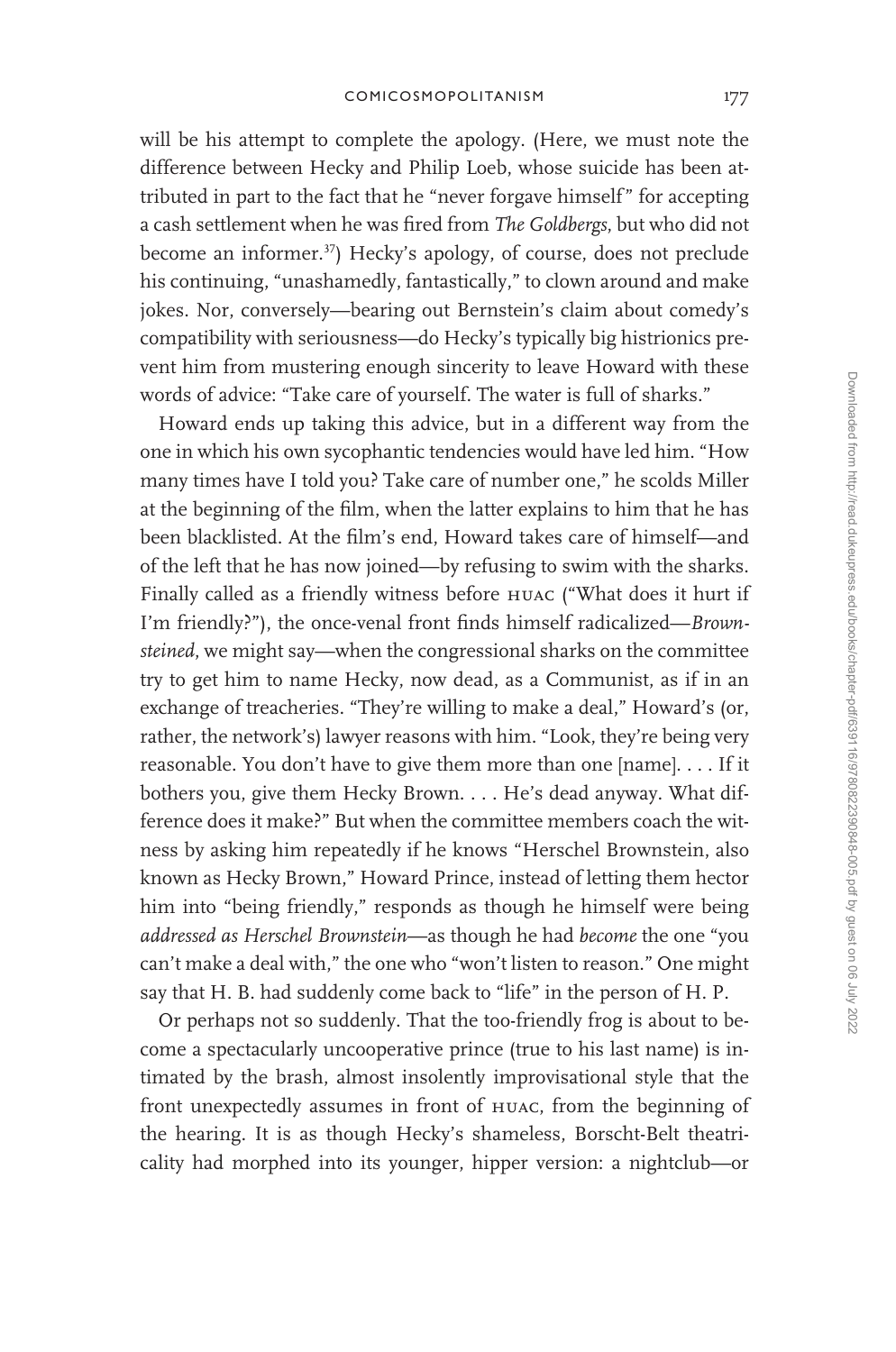nitery—performance idiom associated with such edgy stand-up comics of the fifties and early sixties as Mort Sahl, Lenny Bruce, and Woody Allen himself.<sup>38</sup> Clearly, huac has been planning to conduct this hearing as one more sycophantic charade, one more demonstration of its power to command good citizenship by making witnesses name names; but Howard, his manner as comically "off-balance"—as *frontal*—in its own way, as Hecky's, has changed his mind and is refusing to perform according to the script, channeling Hecky when he was supposed to name him instead. Howard, in short, is doing exactly what Lillian Hellman's lawyer warned her not to do: he is insulting the committee ("You're getting them mad," the lawyer warns him) by "acting smart-aleck." After a suspensefully prolonged pause, during which Howard has moved his hand over his forehead (in French, his *front*) in such a way as to signal a self-transformation, the would-have-been friendly witness rises from his chair, turns to his interrogators, and says, "Fellas, I don't recognize the right of this Committee to ask me these kind of questions. And, furthermore, you can all go fuck yourselves."

Whereupon he walks out of the room, as the committee members are frozen in place and the soundtrack begins to play Frank Sinatra singing "Young at Heart." The song, with its opening lines, "Fairy tales can come true, it can happen to you," is in fact being reprised here, since it also accompanies the film's opening montage, a pseudonostalgic evocation of early-1950s culture (with newsreel footage of McCarthy, the Rosenbergs, Marilyn Monroe, Eisenhower, the Korean War, etc.). If the film thus frames itself belatedly as an act of belated comic wishfulfillment—not even Lionel Stander showed his rear end to the state with as much *front* (French not only for "forehead" but also for "cheek") as *The Front*'s front displays now—"belated" does not always mean "too late." For there is a kind of *timely belatedness*, like the belatedness of the recognition behind this film: the recognition that the question of the comic was always behind blacklisting. Howard's carnivalesque defiance of the committee represents more than just a happy anamnesis, whereby the blacklist survivor finally recognizes what his experience was all about; it represents more, even, than a jubilant exercise in *esprit d'escalier*. Like the tasteless punch line uttered by its unlikely Prince, the entire film makes good on the promise that, after all, *fairy tales can come true*. And what makes the realization of this particular fairy tale possible, indeed,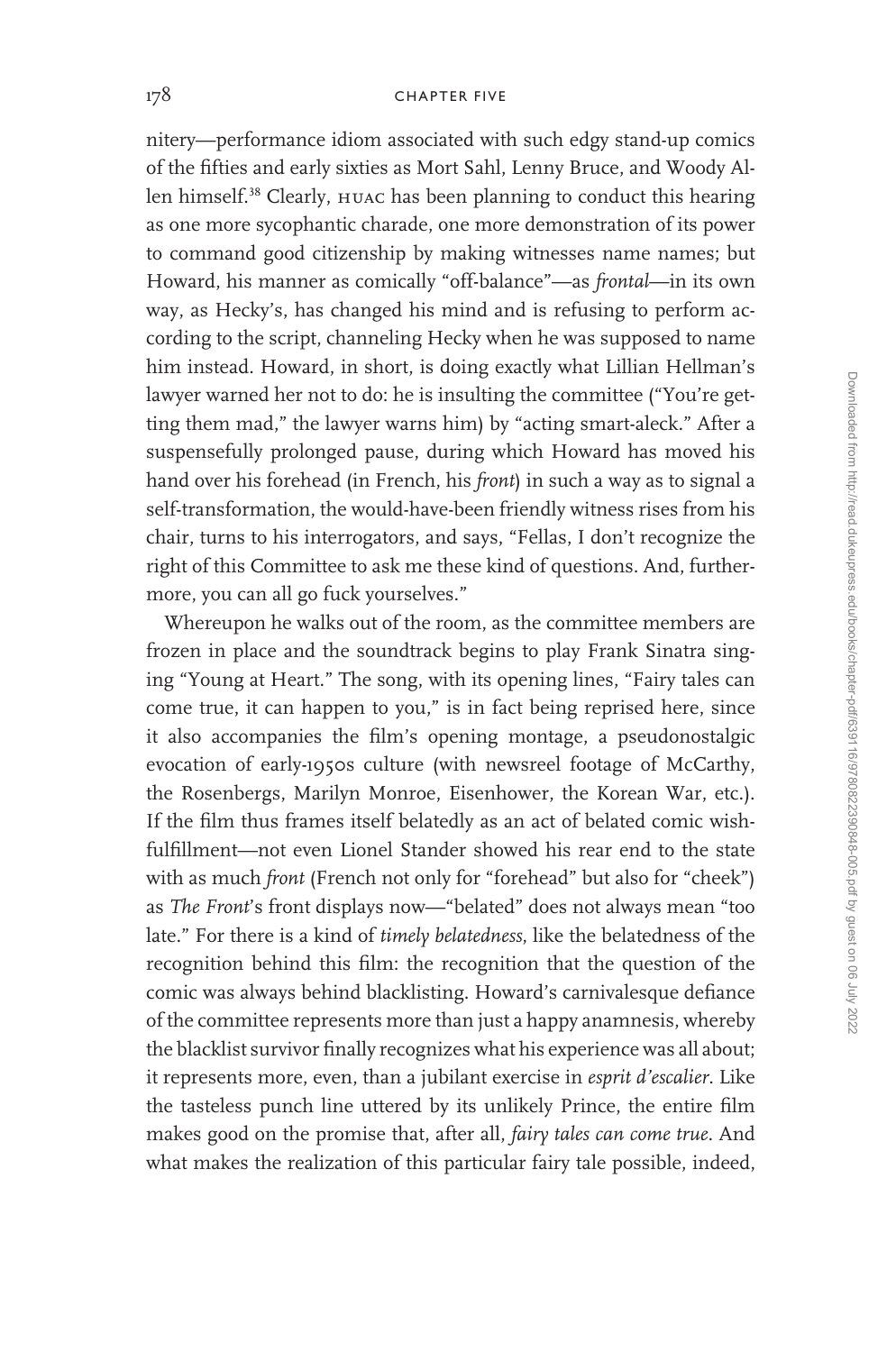what makes it necessary, is that, while the film obviously arrives after the fact of the 1950s blacklist that it portrays, it shows up just in time for the *long blacklist*—the war against comicosmopolitanism—that is still in force in 1976, when the film appears, and in 2007, at the time of this writing.

*The Front* arrives, that is, not merely to remember the comicosmopolitanism that the blacklist has forced into line, but to put it back into play. The film's most striking (and most moving) demonstration of this performative end comes *at* the end: the very end, after Howard, in the best fairy-tale way, having done what every unfriendly witness wanted to do, leaves the huac members immobilized in their chamber as he walks into what the film projects as a happy ending *that would not be an end*. While "Young at Heart" continues to play, we see Howard embracing his leftist princess, while a crowd of supporters cheers him on.<sup>39</sup> He is being led off to prison, presumably for contempt of congress, but he has thus become a new icon of the left, its yiddishe prince. And then, in what is effectively a punch line *after* the punch line, the hero *in* the film, or the hero in front of it, is aligned with the heroes *behind* it: Walter Bernstein, Martin Ritt, Zero Mostel, Herschel Bernardi, and two other actors in the cast, Lloyd Gough and Joshua Shelley, all of whose names now appear prominently on the screen, each name accompanied by the word "blacklisted," and by the year in which each blacklisting began. At *The Front*'s end, the film puts its blacklisted, backlisted personnel in front. Advertising the rupture of the barrier between the diegetic and the extradiegetic that—especially around the destabilizing Hecky—it has been inducing all along, it identifies itself as the work not only of blacklist survivors but also of blacklist resisters: as an act of belated *but also continuing* resistance.

And yet, the final notation of the film's back story has a remarkable effect: the names and dates of the blacklisted personnel suggest a necrology, or a series of inscriptions on tombstones. As Polonsky's jokes about the dead would remind us, surviving the blacklist does not necessarily mean that one is alive—which is to say, *merely* alive. Even more tasteless than Howard's vulgar parting shot at huac is the way the film's closing credits underscore its strategy of resistance as comic death—and as a comic death one refuses to stop performing. The song playing over the credits tells us: "You can go to extremes /With impossible schemes /You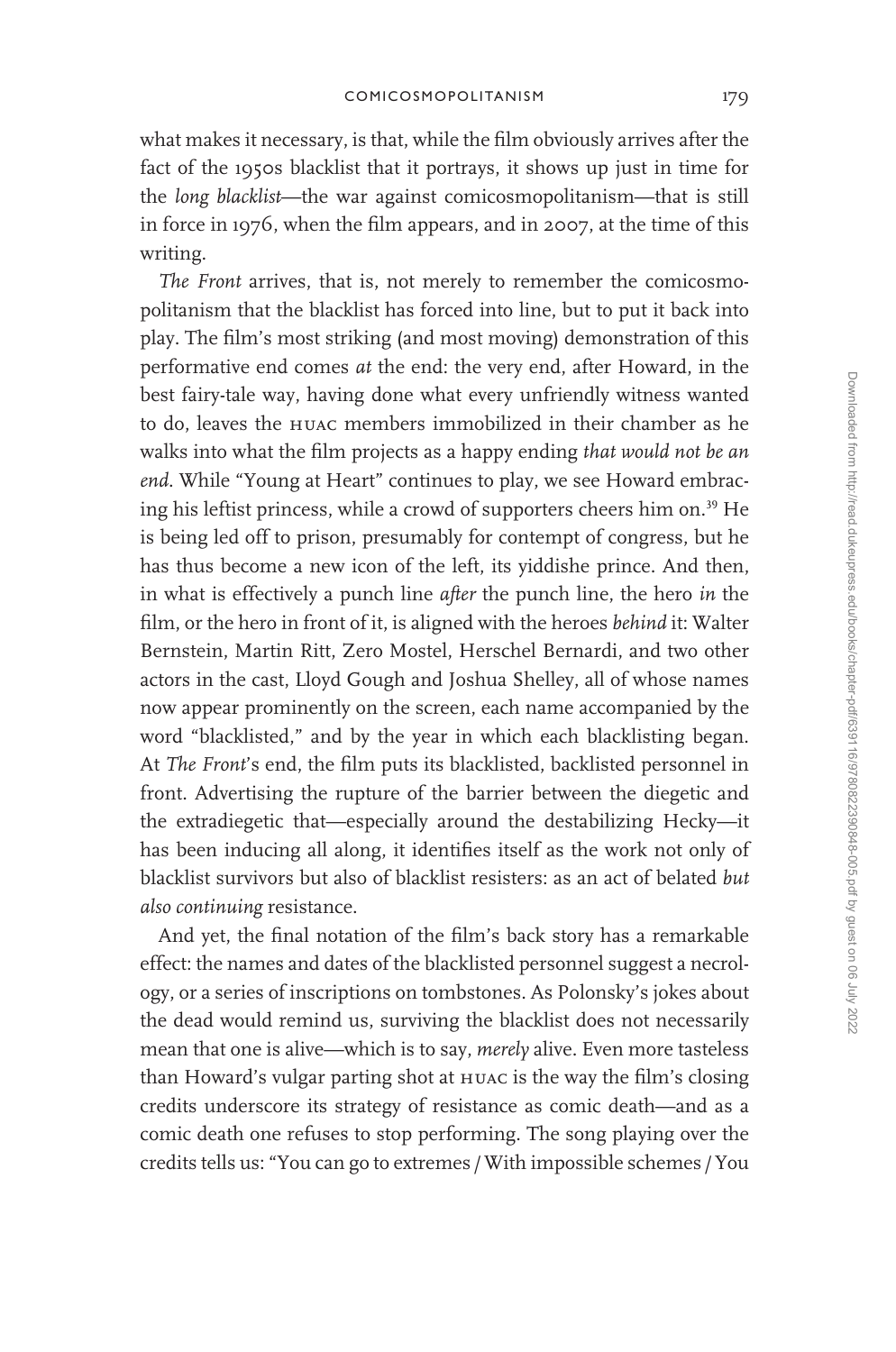can laugh as your dreams /Fall apart at the seams." The film we have been watching shows us how the falling apart of our dreams—how the falling apart of *ourselves*—might be the very *occasion* for laughter. Or, to stay in the register of popular song, we could recite the line Hecky sings to Howard when he comes to say goodbye: "Every little cloud has got a silver lining." Hecky is unable to kill Brownstein, but he succeeds in killing himself. His suicide, we have suggested, is an attempted apology for sycophantically betraying Howard, as well as Hecky himself, and the left to which he was once drawn, if only for the asses. But Hecky's suicide is not just an apology: killing himself, he dies into Howard, who, as we have seen, finds it in himself to become the mimetic comedian that Hecky—or, more radically, Brownstein—always was. When he moves his hand across his forehead, Howard turns into that shameless, vulgar, fantastic, incredible clown who, having informed on him, now *informs*  him. Faced with **HUAC's** desire, in its chairman's words at the beginning of Howard's hearing, to "keep America just as pure as we possibly can make it," Howard revives Hecky's "big ass" as "go fuck yourselves." The dead Hecky "lives" in Howard, that is, as the dead French Jews "live" in Polonsky. What this "survival" also means, of course, is that Howard "dies" into Hecky as Polonsky "dies" into the French Jews. Out of this identification between the "living" and the "dead," however, comes mimesis, or comicosmopolitanism: an art of dying, a comedy of disintegration. Without the falling apart of and into dreams, without the collapse of silver linings into clouds, there can be none of that undisciplined laughter that this film, against the Hennessys of its own time and ours, has the bad taste to put out front.

"Front" has one other meaning that we have yet to consider, a meaning not without pertinence to a film about the left. For a "front" can be a coalition, as in "Popular Front," or *Front populaire*. As a title, *The Front* of course refers to Howard's fronting for blacklisted writers. But the title also points to the front or coalition formed between Hecky and Howard, as they disintegrate into each other. Together, the two comic characters, seconded by the comic actors who play them, constitute a comicosmopolitan front against the blacklisters' heirs: the provincializing network of forces, and force of networks, that still occupy the pocket of un-Americanism that, unless vigilantly policed, New York City threatens to become, even after 9/11 and the ostensible advent of a sophisticated,